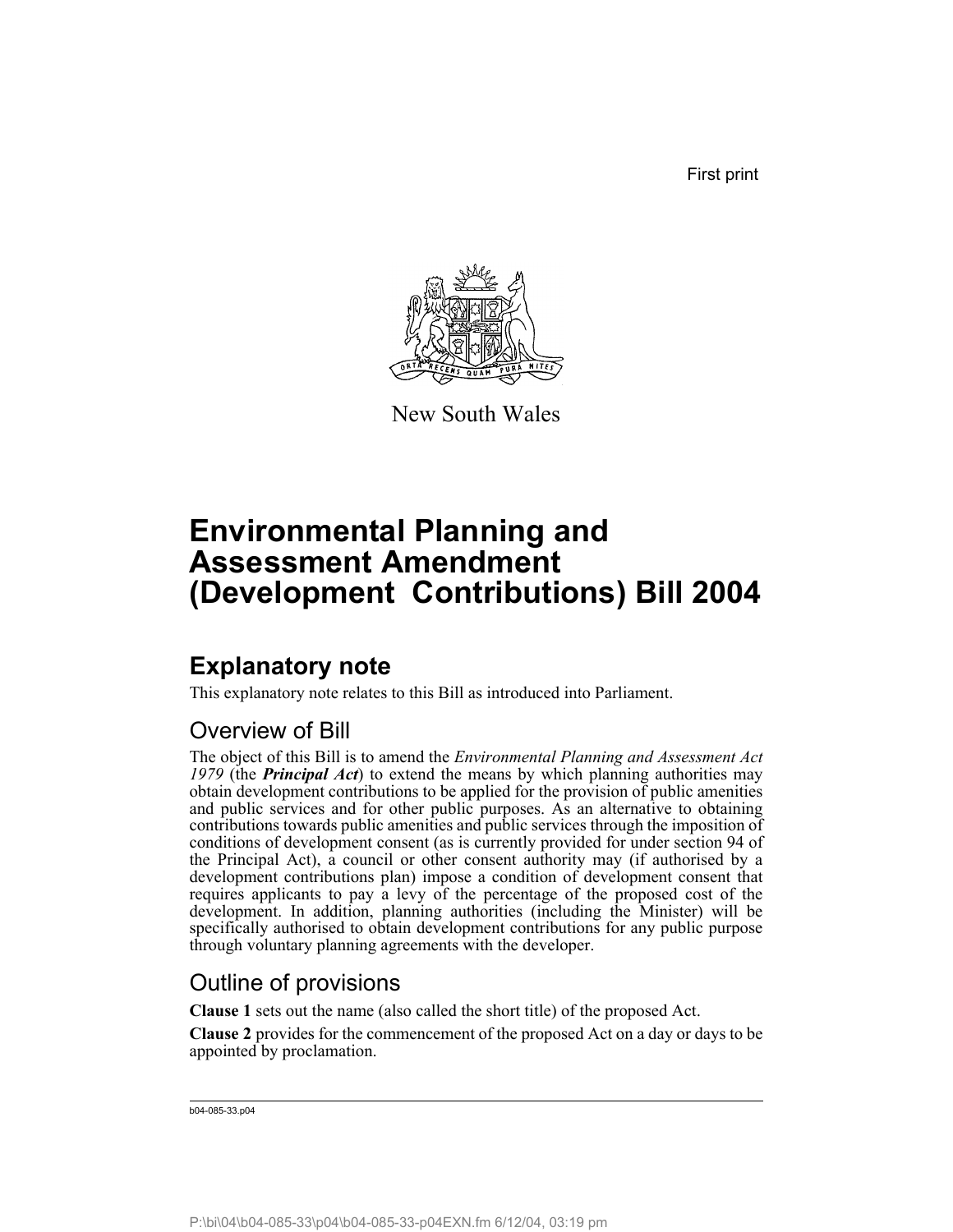Explanatory note

**Clause 3** is a formal provision giving effect to the amendments to the *Environmental Planning and Assessment Act 1979* set out in Schedule 1.

**Clause 4** is a formal provision giving effect to the consequential amendments to other Acts set out in Schedule 2.

## **Schedule 1 Amendment of Environmental Planning and Assessment Act 1979**

**Schedule 1 [3]** substitutes Division 6 of Part 4 of the Principal Act (which currently makes provision with respect to section 94 contributions for public amenities and public services).

Proposed section 93C sets out definitions used in the proposed Division. In line with the existing provisions of section 94, *public amenities* or *public services* are defined to exclude water supply or sewerage services. A *planning authority* is defined to mean a council, the Minister (including the Minister as corporation sole under the Principal Act), a development corporation or other public authority prescribed by the regulations.

Proposed section 93D provides that the proposed Division does not affect the provisions of any environmental planning instrument that require satisfactory arrangements for particular public infrastructure, facilities or services before development is carried out. The provision does not affect the prohibition under proposed section 93I on making development conditional on the entry into of a planning agreement.

Proposed section 93E requires a consent authority or planning authority to hold any monetary contribution or levy paid under the proposed Division for the purpose for which the payment was required, and to apply the money towards that purpose within a reasonable time. However, money paid for different purposes (other than under planning agreements) may be pooled and applied progressively for those purposes.

Proposed section 93F provides for voluntary agreements between planning authorities and developers, under which the developer is required to dedicate land free of cost, pay a monetary contribution, or provide any other material public benefit, or any combination of them, to be used for or applied towards a public purpose. A public purpose includes the provision of (or the recoupment of the cost of providing) public amenities or public services, affordable housing, transport or other infrastructure, the funding of resulting recurrent expenditure, the monitoring of the impacts of development and the conservation or enhancement of the natural environment.The proposed section also sets out the persons who may be parties to a planning agreement and the matters for which provision must be made in a planning agreement.

Proposed section 93G provides for the giving of public notice, and the provision of copies to the Minister or the council (in the event that one is not party to a planning agreement), in relation to the making, amendment and revocation of planning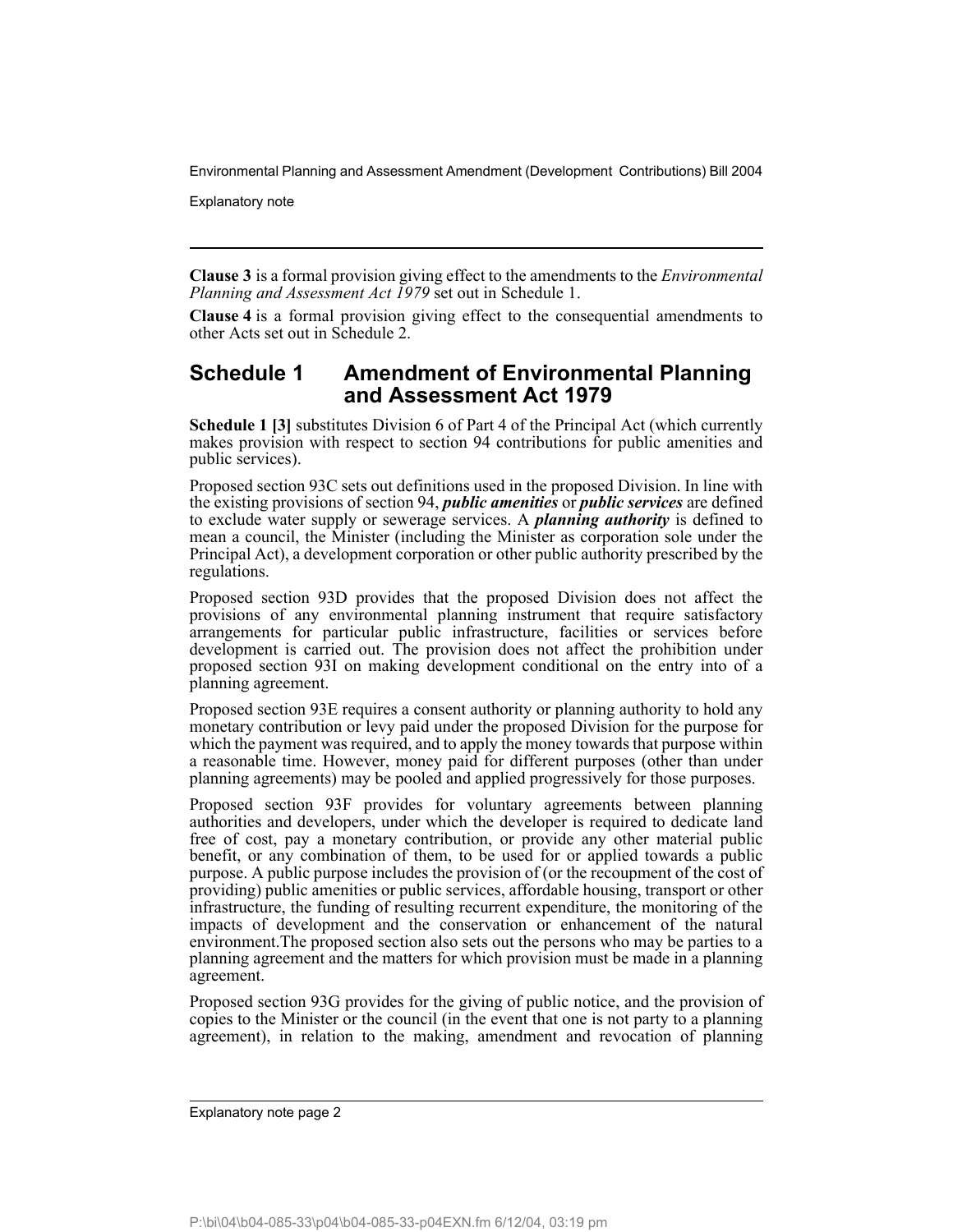Explanatory note

agreements. Councils and other planning authorities are also required to include particulars of current planning agreements to which they are a party in their annual reports.

Proposed section 93H enables a planning agreement to be registered by the Registrar-General in relation to the land to which it applies and thereby to bind successors in title to the land.

Proposed section 93I provides that an environmental planning instrument or a consent authority cannot require that a planning agreement is entered into before a development application is made or development consent is granted or has effect.

Proposed section 93J prevents merit appeals under the Principal Act in connection with planning agreements (but does not affect general court remedies such as judicial review).

Proposed section 93K authorises the Minister to determine or give directions to other planning authorities as to procedures for negotiating planning agreements and other standard requirements for planning agreements.

Proposed section 93L enables the regulations to make provision with respect to the form, subject-matter, making, amendment, revocation and public inspection of planning agreements.

Proposed section 94 continues the existing provision that enables a consent authority, if satisfied that development is likely to require the provision of or increase the demand for public amenities and public services, to grant development consent subject to a condition requiring the dedication of land or the payment of a monetary contribution, or both. If a consent authority has provided public amenities and public services in preparation for or to facilitate the carrying out of development in the area, the consent authority may grant development consent to development that will benefit from those amenities and services subject to a condition requiring payment of a monetary contribution towards recoupment of the cost of providing those amenities and services (as indexed in accordance with the regulations).

Proposed section 94A enables a consent authority to impose as a condition of a development consent, a requirement that the applicant pay a levy of the percentage, authorised by a contributions plan, of the proposed cost of carrying out the development. Money required to be paid by such a condition is to be applied towards the provision, extension or argumentation of public amenities or public services (or towards recouping the cost of their provision, extension or augmentation). A consent authority cannot impose a condition under the proposed section as well as a condition under proposed section 94 as conditions of the same development consent.

Proposed section 94B provides that a condition under proposed section 94 or 94A may be imposed only if it is allowed by, and is determined in accordance with, a contributions plan. However, if the consent authority is not a council, it may impose a condition under section 94 even though it is not allowed by, or determined in accordance with, a contributions plan, so long as it has regard to any contributions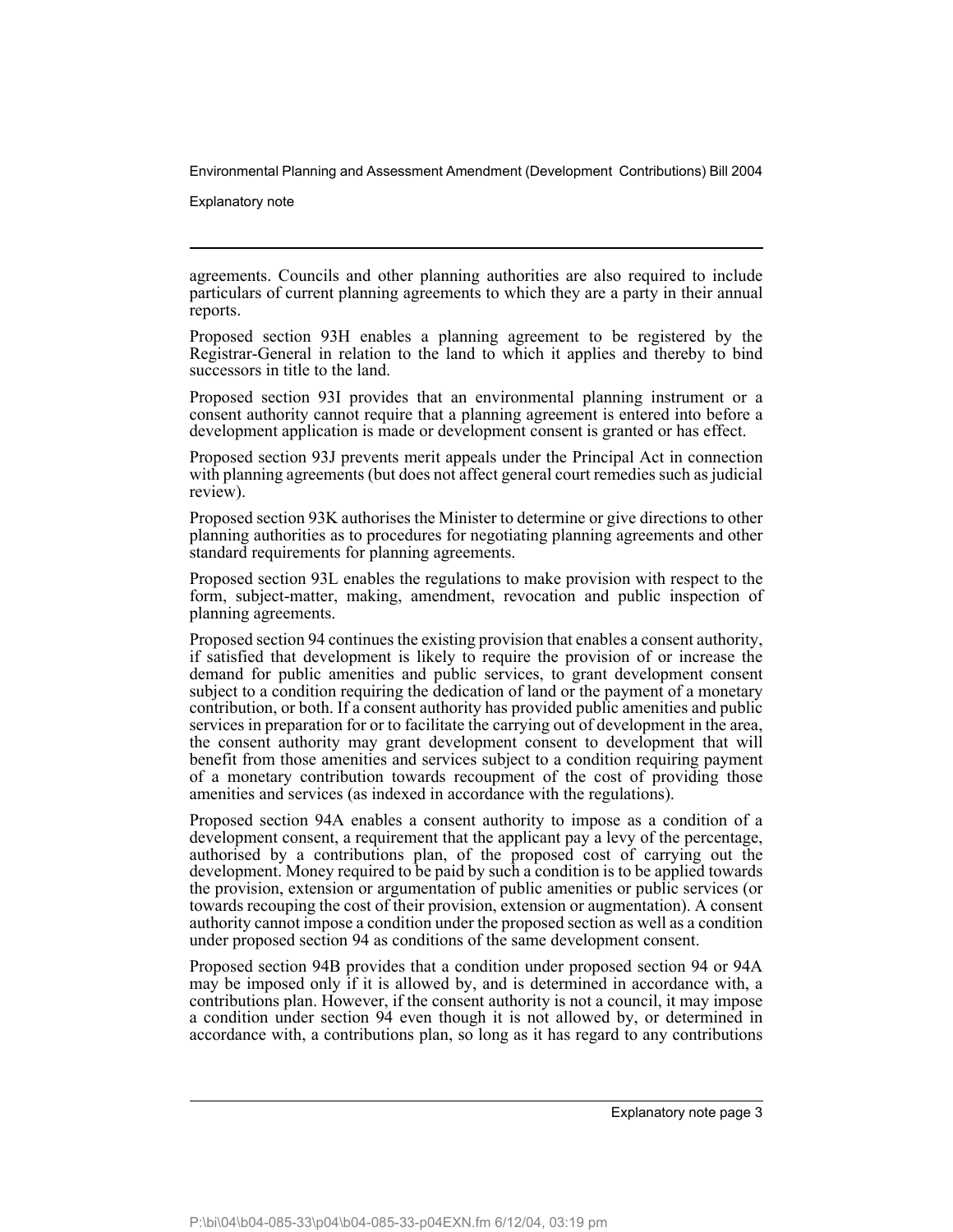Explanatory note

plan that applies to the area in which development is to be carried out. The proposed section also deals with appeal rights.

Proposed section 94C allows a condition to be imposed under section 94 or 94A for the benefit of an adjoining local government area and for the apportionment among the relevant councils of any monetary contribution required to be paid under the condition.

Proposed section 94D provides that, where the Minister or Director-General imposes a condition under proposed section 94 or 94A in relation to land within a growth centre or other land within one or more council areas, any monetary contribution must be paid to the corporation for the growth centre or the council of the area concerned.

Proposed section 94E continues and extends the existing provision that enables the Minister to direct a consent authority as to the matters in relation to which a condition under proposed section 94 or 94A may be imposed.

Proposed section 94EA provides that councils may prepare and approve contributions plans (including joint plans) for the purpose of imposing conditions under the proposed Division.

Proposed section 94EB provides that judicial notice is to be taken of a contributions plan and date on which the plan came into effect. The validity of any procedure followed in making or approving a contributions plan can only be questioned in legal proceedings commenced in the Land and Environment Court within 3 months of that date.

Proposed section 94EC provides that in relation to an application made to an accredited certifier for a complying development certificate, a contributions plan must specify certain matters for the purpose of imposing conditions under the proposed Division.

**Schedule 1 [1]** amends section 79C of the Principal Act to require a consent authority to take into consideration any relevant planning agreement when determining a development application.

**Schedule 1 [2]** amends section 80A of the Principal Act consequent on the enactment of proposed section 94A.

**Schedule 1 [4]** amends section 122 of the Principal Act so as to enable civil proceedings to be brought by any person in the Land and Environment Court to remedy or restrain a breach of a planning agreement under proposed section 93F.

**Schedule 1 [5]** provides for the making of savings and transitional regulations consequent on the enactment of the proposed Act.

**Schedule 1 [6]** inserts savings and transitional provisions consequent on the enactment of the proposed Act.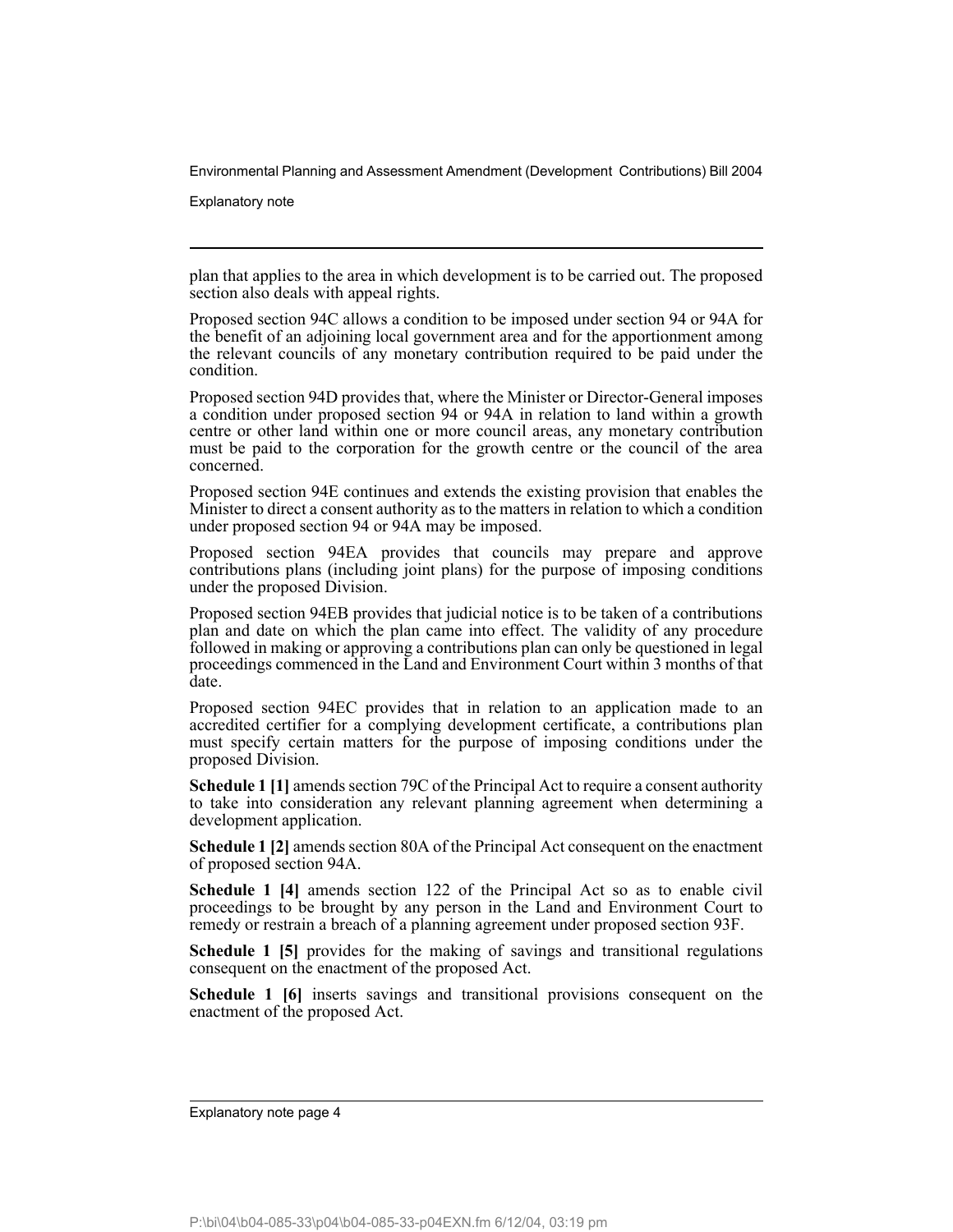Explanatory note

## **Schedule 2 Consequential amendment of other Acts**

**Schedule 2.1** amends the *City of Sydney Act 1988* to preserve the operation of the current development levy of 1% of the cost of proposed development in the Central Sydney area.

**Schedule 2.2** amends the *Local Government Act 1993* to update a cross-reference.

**Schedule 2.3** amends the *Sydney Olympic Park Authority Act 2001* to update a cross-reference.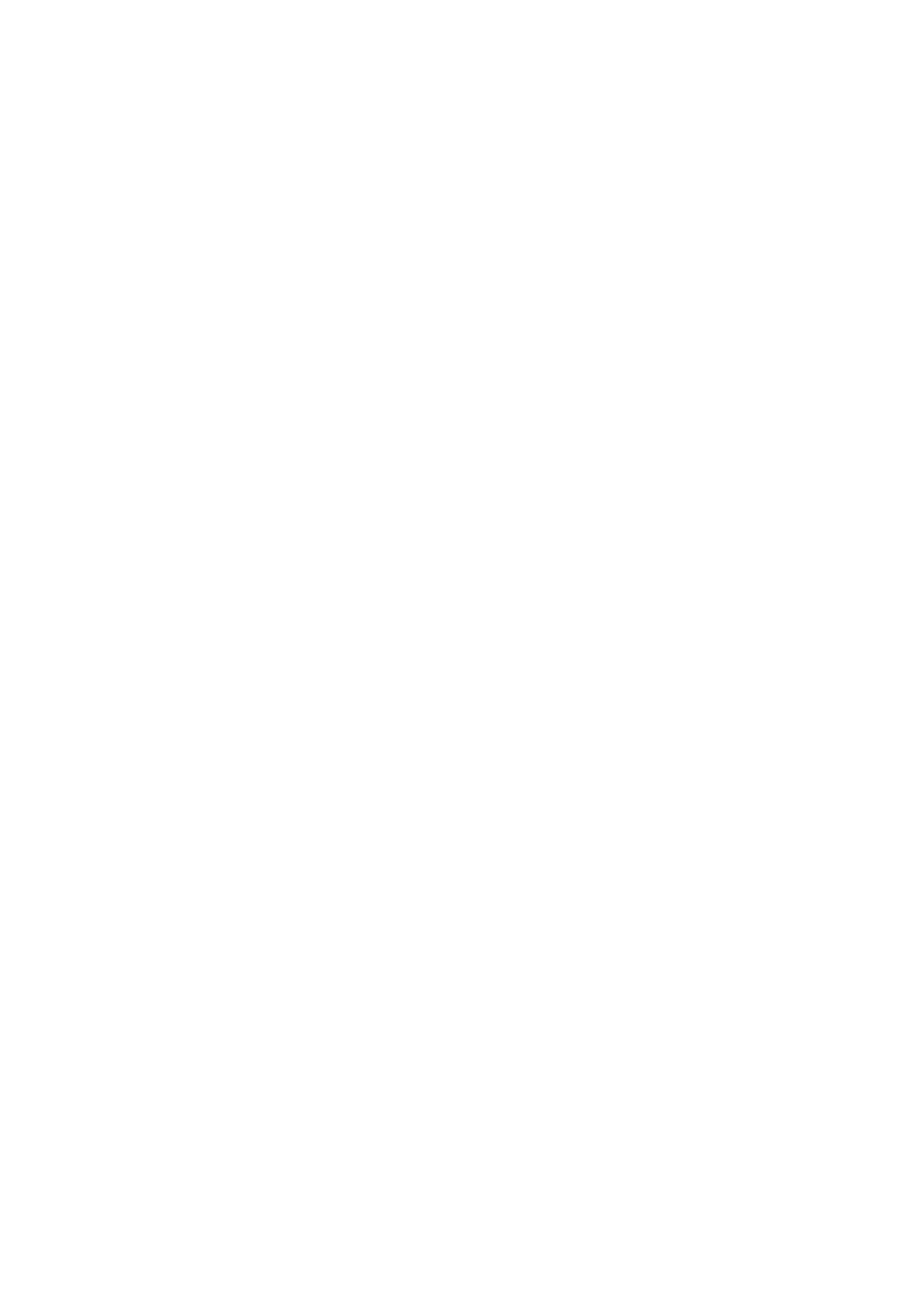First print



New South Wales

# **Environmental Planning and Assessment Amendment (Development Contributions) Bill 2004**

## **Contents**

|            |                                                                       | Page |
|------------|-----------------------------------------------------------------------|------|
|            | Name of Act                                                           |      |
|            | Commencement                                                          |      |
|            | Amendment of Environmental Planning and Assessment<br>Act 1979 No 203 | 2    |
| 4          | Consequential amendment of other Acts                                 |      |
| Schedule 1 | Amendment of Environmental Planning and Assessment<br>Act 1979        | 3    |
| Schedule 2 | Consequential amendment of other Acts                                 |      |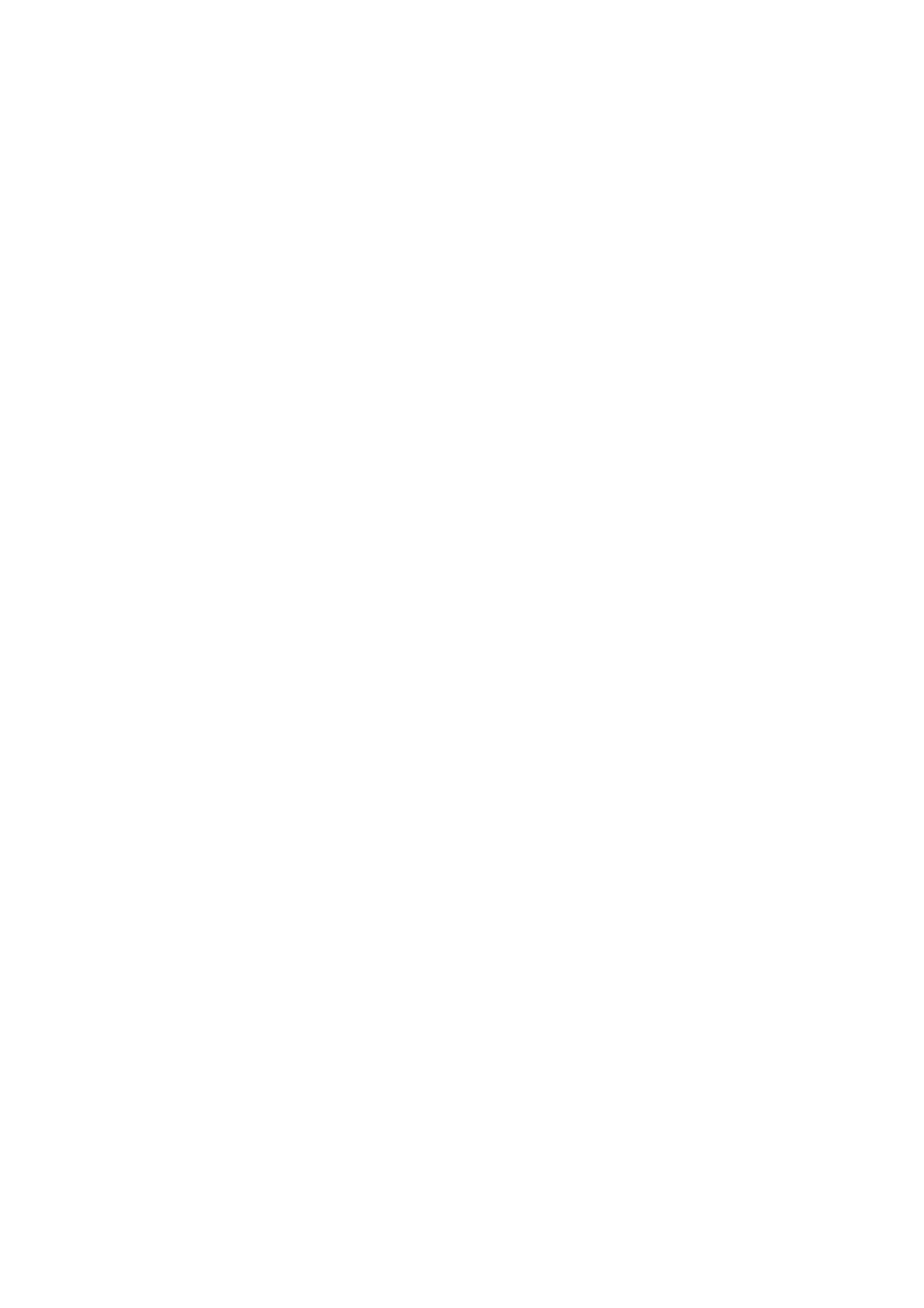

New South Wales

# **Environmental Planning and Assessment Amendment (Development Contributions) Bill 2004**

No , 2004

## **A Bill for**

An Act to amend the *Environmental Planning and Assessment Act 1979* with respect to development contributions; and for other purposes.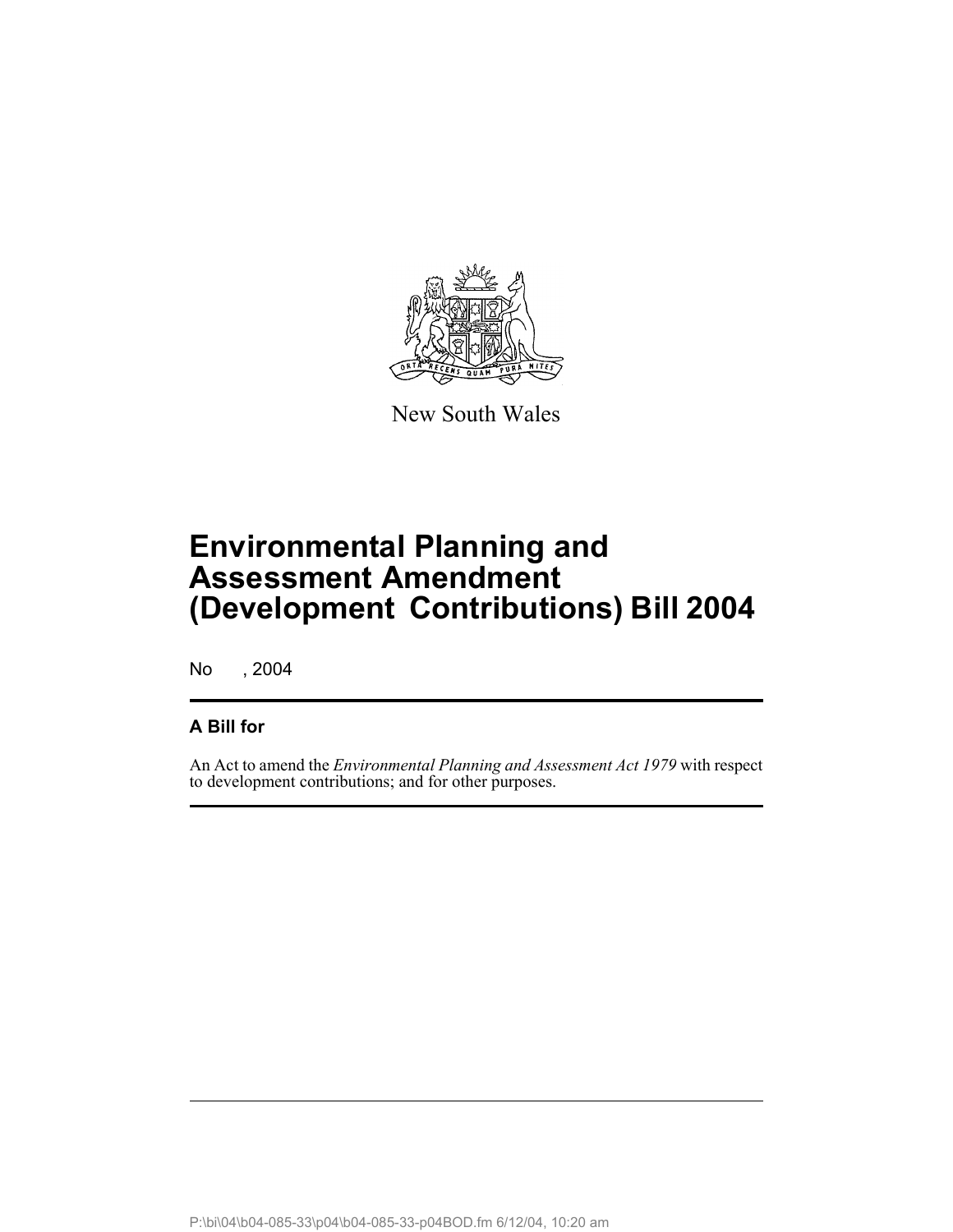| 1            | <b>Name of Act</b>                                                                                              | 2                   |
|--------------|-----------------------------------------------------------------------------------------------------------------|---------------------|
|              | This Act is the <i>Environmental Planning and Assessment Amendment</i><br>(Development Contributions) Act 2004. | 3<br>$\overline{4}$ |
| $\mathbf{2}$ | Commencement                                                                                                    | 5                   |
|              | This Act commences on a day or days to be appointed by proclamation.                                            | 6                   |
| 3            | Amendment of Environmental Planning and Assessment Act 1979<br><b>No 203</b>                                    | $\overline{7}$<br>8 |
|              | The Environmental Planning and Assessment Act 1979 is amended as<br>set out in Schedule 1.                      | 9<br>10             |
| 4            | <b>Consequential amendment of other Acts</b>                                                                    | 11                  |
|              | The Acts specified in Schedule 2 are amended as set out in that                                                 | 12<br>13            |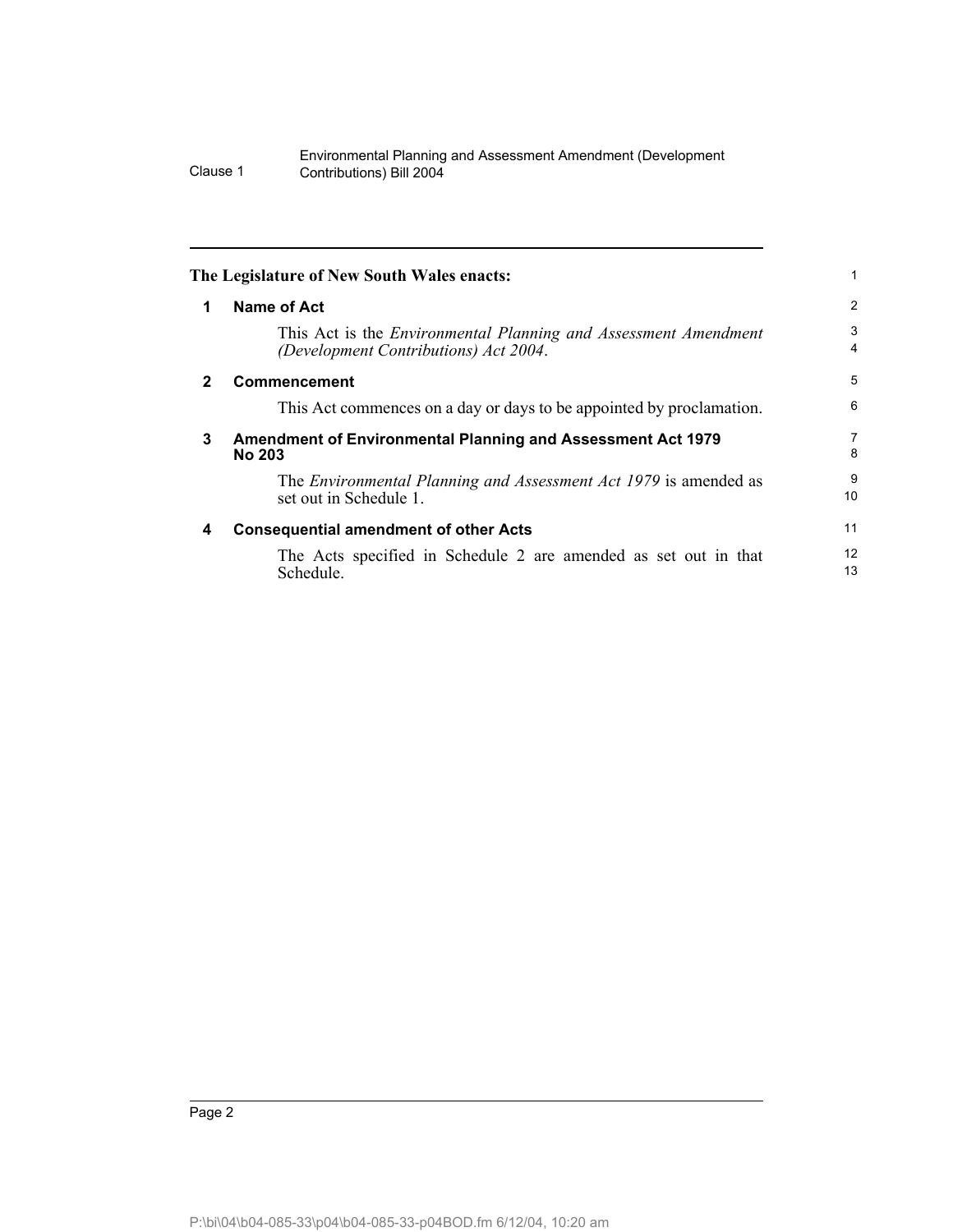|       | <b>Schedule 1</b> |                                              |                   | <b>Amendment of Environmental Planning</b><br>and Assessment Act 1979                                           | $\mathbf{1}$<br>2   |
|-------|-------------------|----------------------------------------------|-------------------|-----------------------------------------------------------------------------------------------------------------|---------------------|
|       |                   |                                              |                   | (Section 3)                                                                                                     | 3                   |
| [1]   |                   | <b>Section 79C Evaluation</b>                |                   |                                                                                                                 | $\overline{4}$      |
|       |                   | Insert after section 79C $(1)$ (a) $(iii)$ : |                   |                                                                                                                 | 5                   |
|       |                   |                                              | (iii)             | any planning agreement that has been entered into<br>under section 93F, and                                     | 6<br>$\overline{7}$ |
| $[2]$ |                   |                                              |                   | <b>Section 80A Imposition of conditions</b>                                                                     | 8                   |
|       |                   |                                              |                   | Insert ", $94A$ " after " $94$ " in section 80A (1) (h).                                                        | 9                   |
| $[3]$ |                   | Part 4, Division 6                           |                   |                                                                                                                 | 10                  |
|       |                   | Omit the Division. Insert instead:           |                   |                                                                                                                 | 11                  |
|       |                   | <b>Division 6</b>                            |                   | <b>Development contributions</b>                                                                                | 12                  |
|       |                   | <b>Subdivision 1</b>                         |                   | <b>Preliminary</b>                                                                                              | 13                  |
|       | 93C               | <b>Definitions</b>                           |                   |                                                                                                                 | 14                  |
|       |                   |                                              | In this Division: |                                                                                                                 | 15                  |
|       |                   |                                              | section 94EA.     | <i>contributions plan</i> means a contributions plan approved under                                             | 16<br>17            |
|       |                   |                                              | section 93F.      | <i>planning agreement</i> means a voluntary agreement referred to in                                            | 18<br>19            |
|       |                   |                                              |                   | <i>planning authority means:</i>                                                                                | 20                  |
|       |                   | (a)                                          |                   | a council, or                                                                                                   | 21                  |
|       |                   | (b)                                          |                   | the Minister, or                                                                                                | 22                  |
|       |                   | (c)                                          |                   | the corporation, or                                                                                             | 23                  |
|       |                   | (d)                                          | or                | a development corporation (within the meaning of the<br>Growth Centres (Development Corporations) Act 1974),    | 24<br>25<br>26      |
|       |                   | (e)                                          |                   | a public authority declared by the regulations to be a<br>planning authority for the purposes of this Division. | 27<br>28            |
|       |                   |                                              |                   | <i>public amenities</i> or <i>public services</i> do not include water supply<br>or sewerage services.          | 29<br>30            |

Environmental Planning and Assessment Amendment (Development

Amendment of Environmental Planning and Assessment Act 1979 Schedule 1

Contributions) Bill 2004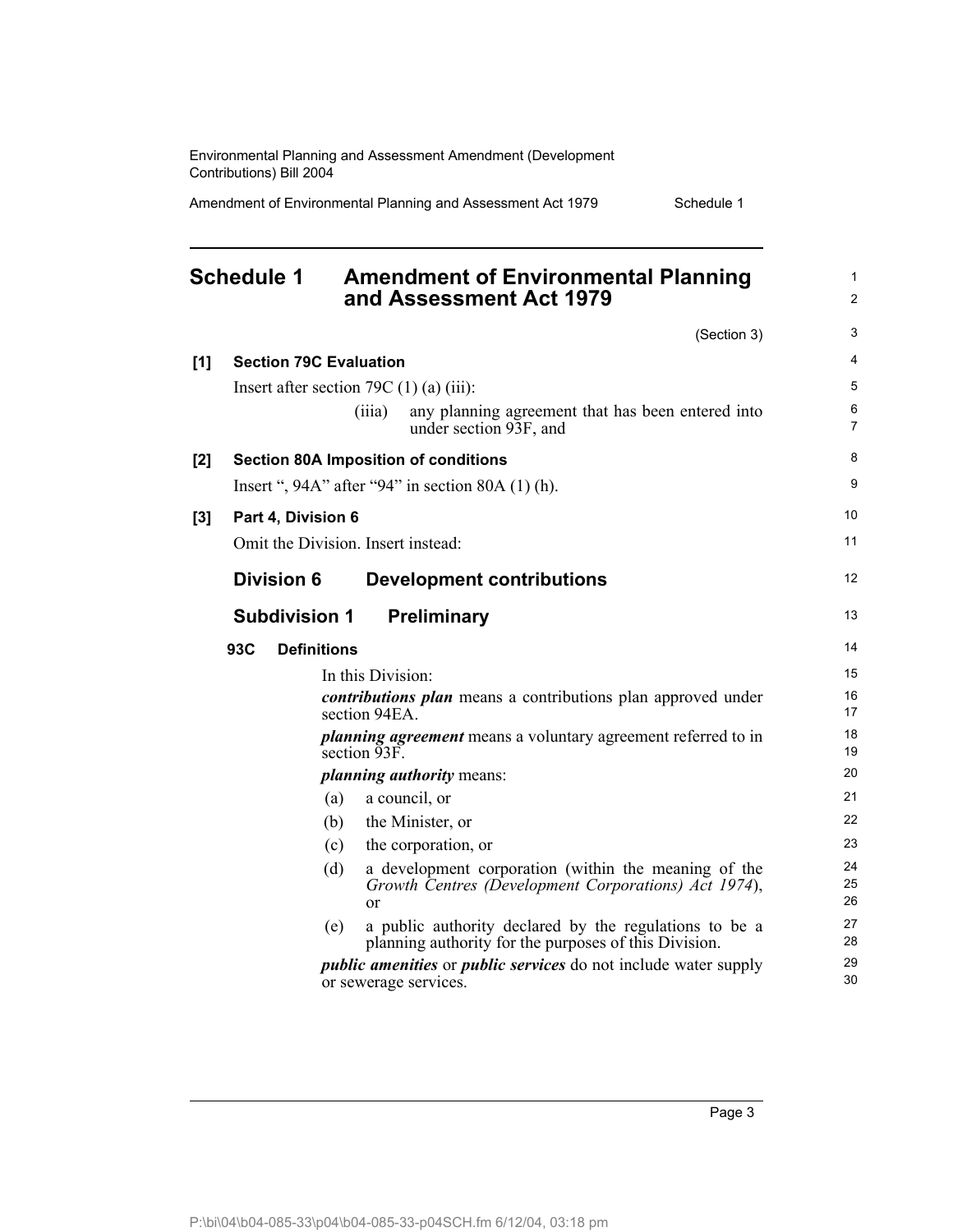Schedule 1 Amendment of Environmental Planning and Assessment Act 1979

#### **93D Relationship to planning instruments**

This Division (other than section 93I) does not derogate from or otherwise affect any provision of an environmental planning instrument, whether made before or after the commencement of this section, that requires satisfactory arrangements to be made for the provision of particular kinds of public infrastructure, facilities or services before development is carried out.

#### **93E Provisions relating to money etc contributed under this Division**

- (1) A consent authority or planning authority is to hold any monetary contribution or levy that is paid under this Division in accordance with the conditions of a development consent or with a planning agreement for the purpose for which the payment was required, and apply the money towards that purpose within a reasonable time.
- (2) However, money paid under this Division for different purposes in accordance with the conditions of development consents may be pooled and applied progressively for those purposes, subject to the requirements of any relevant contributions plan or ministerial direction under this Division.
- (3) Land dedicated in accordance with this Division is to be made available by the consent authority or planning authority for the purpose for which the dedication was required and within a reasonable time.
- (4) A reference in this section to a monetary contribution or levy includes a reference to any additional amount earned from its investment.

### **Subdivision 2 Planning agreements**

### 27 28

### **93F Planning agreements**

- (1) A planning agreement is a voluntary agreement or other arrangement under this Division between a planning authority (or 2 or more planning authorities) and a person (the *developer*):
	- (a) who has sought a change to an environmental planning instrument, or
	- (b) who has made, or proposes to make, a development application, or

24 25 26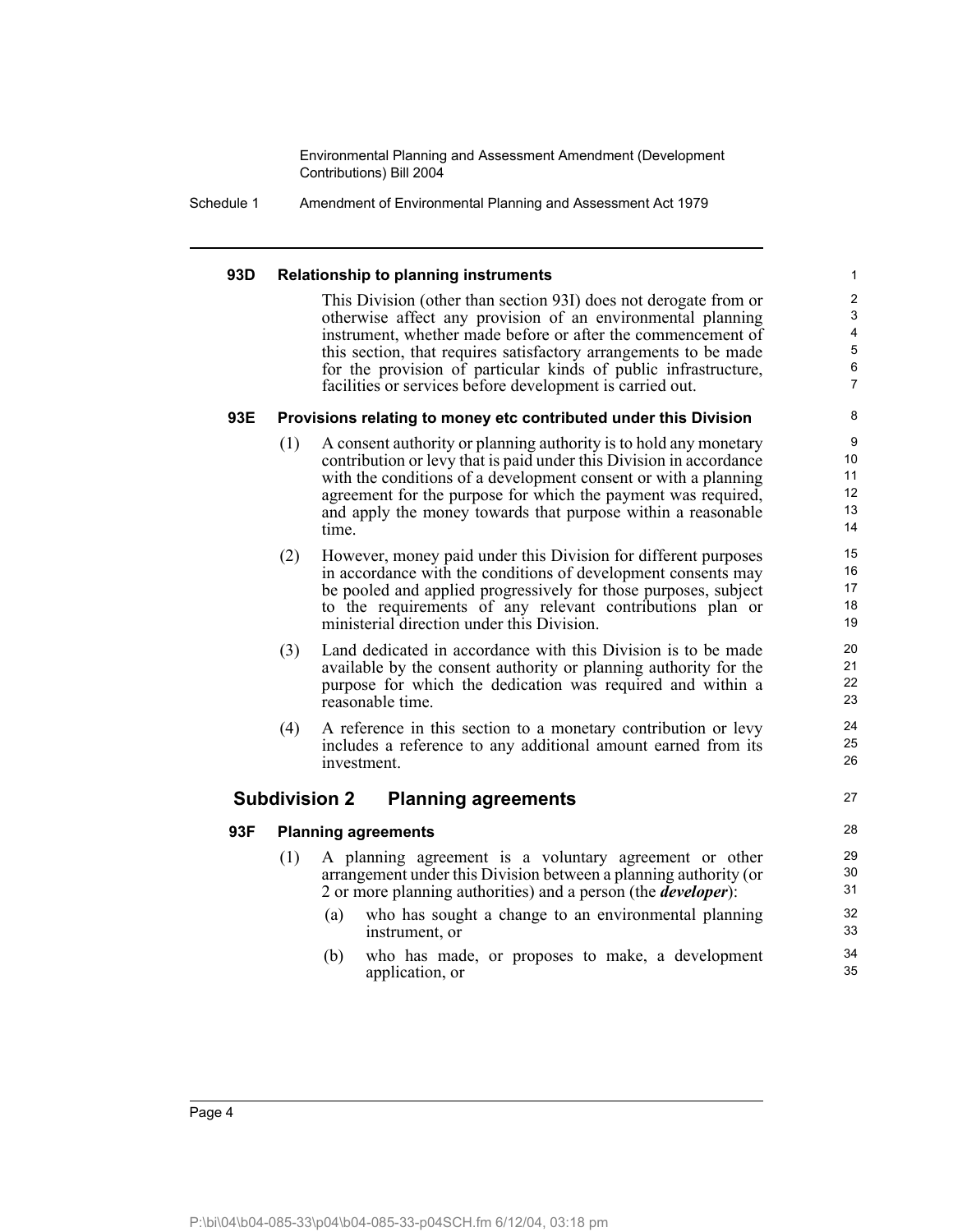agreement,

|  |  | Amendment of Environmental Planning and Assessment Act 1979 | Schedule 1 |
|--|--|-------------------------------------------------------------|------------|
|--|--|-------------------------------------------------------------|------------|

(c) who has entered into an agreement with, or is otherwise associated with, a person to whom paragraph (a) or (b) applies, under which the developer is required to dedicate land free of cost, pay a monetary contribution, or provide any other material public benefit, or any combination of them, to be used for or applied towards a public purpose. (2) A public purpose includes (without limitation) any of the following: (a) the provision of (or the recoupment of the cost of providing) public amenities or public services, (b) the provision of (or the recoupment of the cost of providing) affordable housing, (c) the provision of (or the recoupment of the cost of providing) transport or other infrastructure relating to land, (d) the funding of recurrent expenditure relating to the provision of public amenities or public services, affordable housing or transport or other infrastructure, (e) the monitoring of the planning impacts of development, (f) the conservation or enhancement of the natural environment. (3) A planning agreement must provide for the following: (a) a description of the land to which the agreement applies, (b) a description of: (i) the proposed change to the environmental planning instrument to which the agreement applies, or (ii) the development to which the agreement applies, (c) the nature and extent of the provision to be made by the developer under the agreement, the time or times by which the provision is to be made and the manner by which the provision is to be made, (d) in the case of development, whether the agreement excludes (wholly or in part) or does not exclude the application of section 94 or 94A to the development, (e) if the agreement does not exclude the application of section 94 to the development, whether benefits under the agreement are or are not to be taken into consideration in determining a development contribution under section 94, (f) a mechanism for the resolution of disputes under the 1 2 3 4 5 6 7 8 9 10 11 12 13 14 15 16 17 18 19  $20$ 21 22 23 24 25 26 27 28 29 30 31 32 33 34 35 36 37 38 39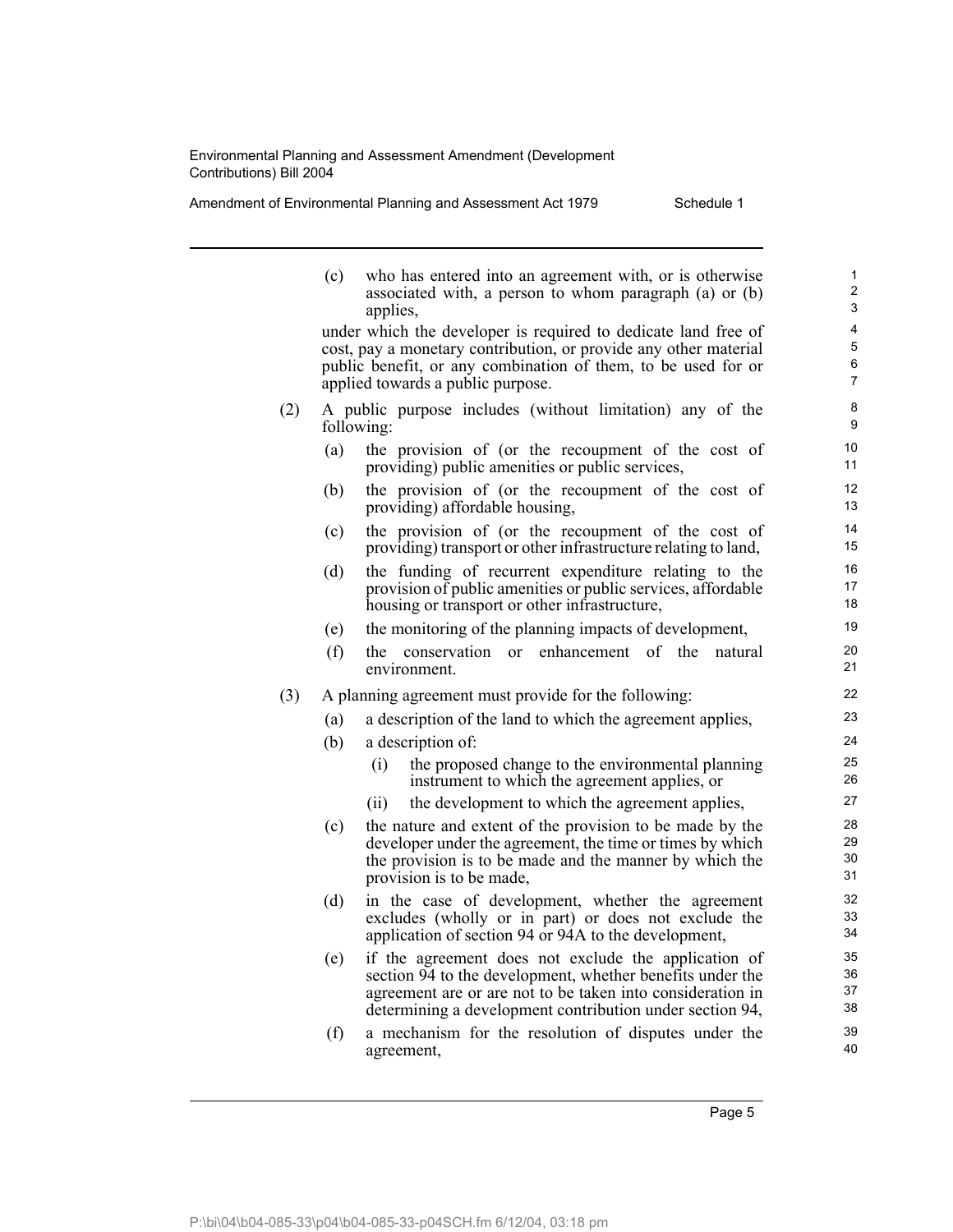Schedule 1 Amendment of Environmental Planning and Assessment Act 1979

(g) the enforcement of the agreement by a suitable means, such as the provision of a bond or guarantee, in the event of a breach of the agreement by the developer.

(4) A provision of a planning agreement in respect of development is not invalid by reason only that there is no connection between the development and the object of expenditure of any money required to be paid by the provision.

**Note.** See section 93E (1), which requires money paid under a planning agreement to be applied for the purpose for which it was paid within a reasonable time.

- (5) If a planning agreement excludes the application of section 94 or 94A to particular development, a consent authority cannot impose a condition of development consent in respect of that development under either of those sections (except in respect of the application of any part of those sections that is not excluded by the agreement).
- (6) If a planning agreement excludes benefits under a planning agreement from being taken into consideration under section 94 in its application to development, section 94 (6) does not apply to any such benefit.
- (7) Any Minister, public authority or other person approved by the Minister is entitled to be an additional party to a planning agreement and to receive a benefit under the agreement on behalf of the State.
- (8) A council is not precluded from entering into a joint planning agreement with another council or other planning authority merely because it applies to any land not within, or any purposes not related to, the area of the council.
- (9) A planning agreement cannot impose an obligation on a planning authority:
	- (a) to grant development consent, or
	- (b) to exercise any function under this Act in relation to a change to an environmental planning instrument.
- (10) A planning agreement is void to the extent, if any, to which it requires or allows anything to be done that, when done, would breach this section or any other provision of this Act, or would breach the provisions of an environmental planning instrument or a development consent applying to the relevant land.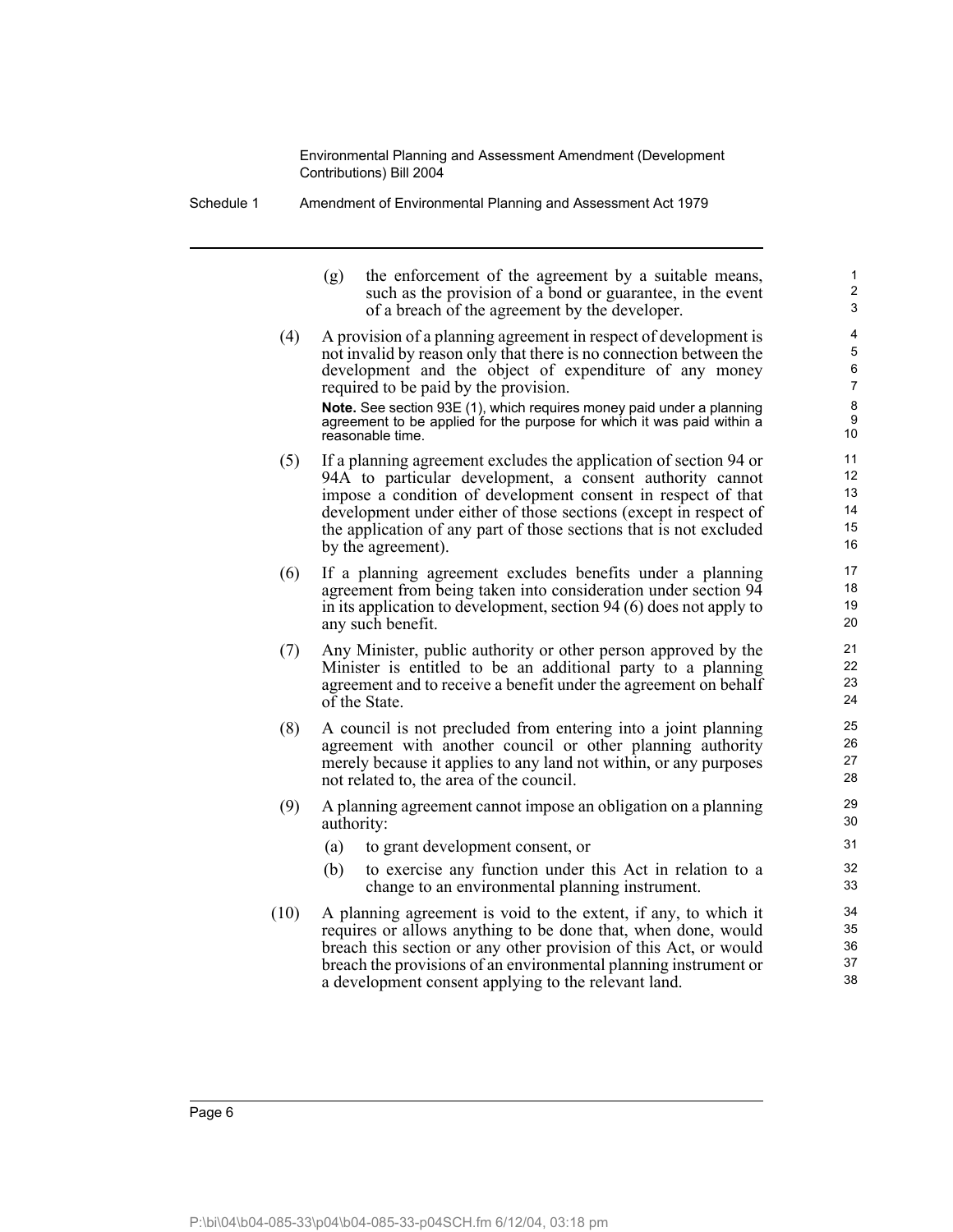| Amendment of Environmental Planning and Assessment Act 1979 |  | Schedule 1 |
|-------------------------------------------------------------|--|------------|
|-------------------------------------------------------------|--|------------|

### **93G Information about planning agreements** (1) A planning agreement cannot be entered into, and a planning agreement cannot be amended or revoked, unless public notice has been given of the proposed agreement, amendment or revocation, and a copy of the proposed agreement, amendment or revocation has been available for inspection by the public for a period of not less than 28 days. (2) The regulations may provide for the public notice to be given

- under subsection (1) and may provide that it may be given contemporaneously with, in association with, or as part of, any other public notice or public notification that is required to be given of any matter relevant to the planning agreement.
- (3) If the Minister is not a party to a planning agreement, the relevant planning authority that is a party to the agreement must provide to the Minister:
	- (a) a copy of the agreement within 14 days after the agreement is entered into, and
	- (b) if the agreement is amended, a copy of the amendment within 14 days after the amendment is made, and
	- (c) if the agreement is revoked, notice of the revocation within 14 days after the revocation occurs.
- (4) If a council is not a party to a planning agreement that applies to the area of the council, the relevant planning authority that is a party to the agreement must provide to the council:
	- (a) a copy of the agreement within 14 days after the agreement is entered into, and
	- (b) if the agreement is amended, a copy of the amendment within 14 days after the amendment is made, and
	- (c) if the agreement is revoked, notice of the revocation within 14 days after the revocation occurs.
- (5) A planning authority that has entered into one or more planning agreements must, while any such planning agreements remain in force, include in its annual report particulars of compliance with and the effect of the planning agreements during the year to which the report relates.

#### **93H Registered planning agreements to run with land**

- (1) A planning agreement can be registered under this section if the following persons agree to its registration:
	- Page 7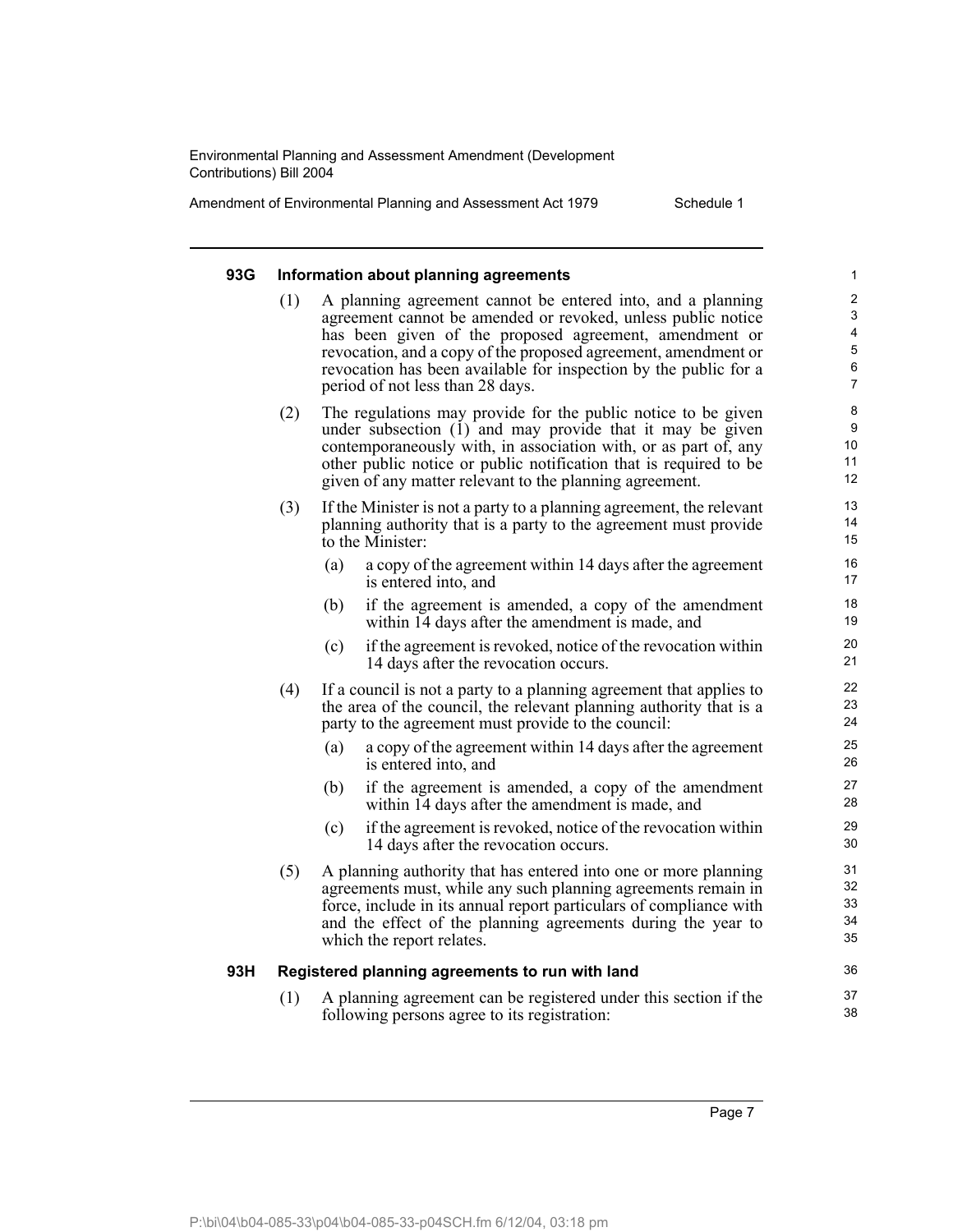| Schedule 1 | Amendment of Environmental Planning and Assessment Act 1979 |
|------------|-------------------------------------------------------------|
|            |                                                             |

(a) if the agreement relates to land under the *Real Property Act 1900*—each person who has an estate or interest in the land registered under that Act, or (b) if the agreement relates to land not under the *Real Property Act 1900*—each person who is seised or possessed of an estate or interest in the land. (2) On lodgement by a planning authority of an application for registration in a form approved by the Registrar-General, the Registrar-General is to register the planning agreement: (a) by making an entry in the relevant folio of the Register kept under the *Real Property Act 1900* if the agreement relates to land under that Act, or (b) by registering the agreement in the General Register of Deeds if the agreement relates to land not under the *Real Property Act 1900*. (3) A planning agreement that has been registered by the Registrar-General under this section is binding on, and is enforceable against, the owner of the land from time to time as if each owner for the time being had entered into the agreement. (4) A reference in this section to a planning agreement includes a reference to any amendment or revocation of a planning agreement. **93I Planning agreements cannot be required to be made** (1) A provision of an environmental planning instrument (being a provision made after the commencement of this section): (a) that expressly requires a planning agreement to be entered into before a development application can be made, considered or determined, or (b) that expressly prevents a development consent from being granted or having effect unless or until a planning agreement is entered into, has no effect. (2) A consent authority cannot refuse to grant development consent on the ground that a planning agreement has not been entered into in relation to the proposed development. (3) A consent authority cannot require a planning agreement to be entered into as a condition of a development consent. 1 2 3 4 5 6 7 8 9 10 11 12 13 14 15 16 17 18 19 20 21 22 23 24 25 26 27 28 29 30 31 32 33 34 35 36 37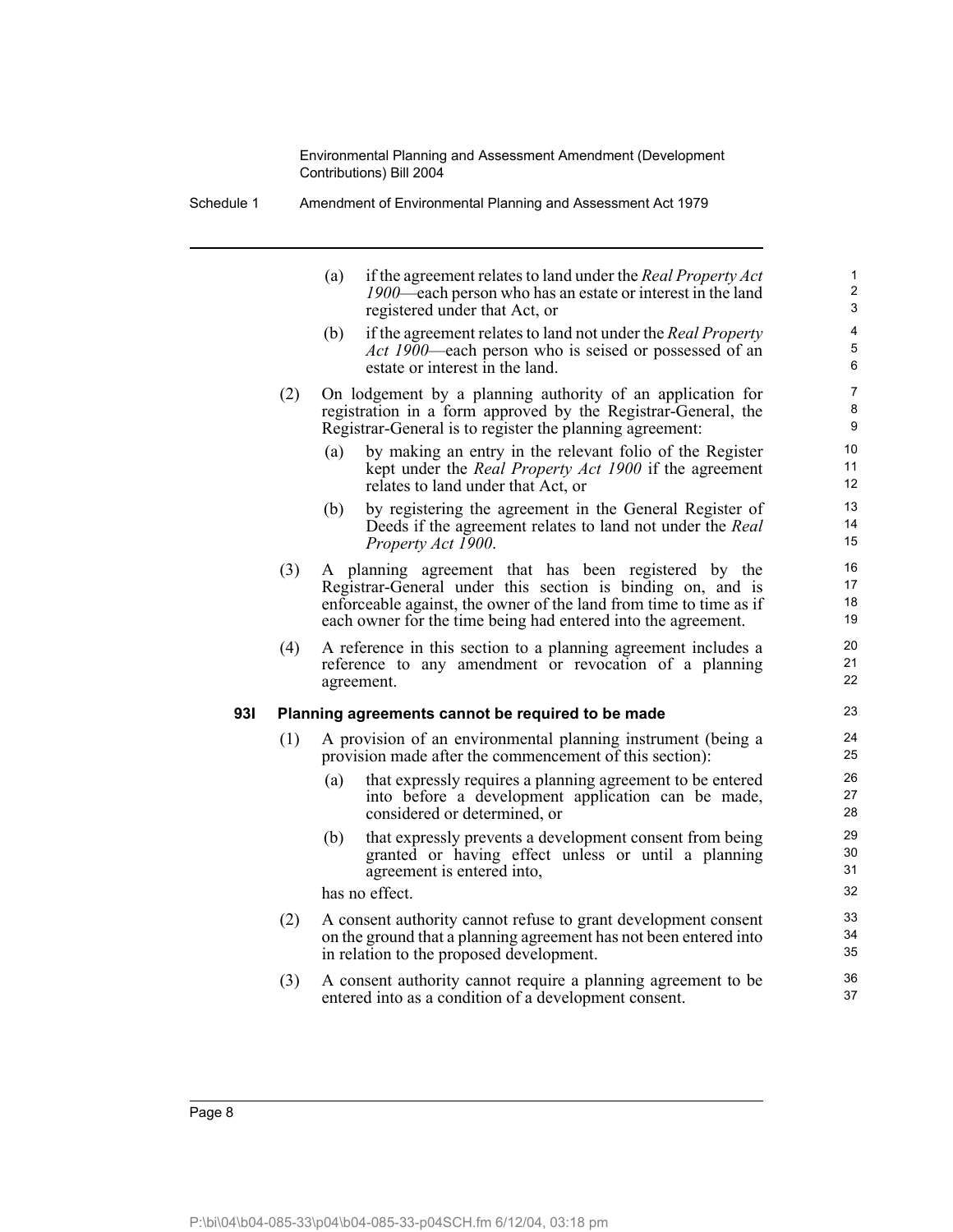| Amendment of Environmental Planning and Assessment Act 1979 | Schedule 1 |
|-------------------------------------------------------------|------------|
|                                                             |            |

| (4) | In this section, <i>planning agreement</i> includes any agreement<br>(however described) containing provisions similar to those that<br>are contained in an agreement referred to in section 93F.                                                                                                                                 | 1<br>2<br>3                                                                                                                                                                                                                                                                                               |
|-----|-----------------------------------------------------------------------------------------------------------------------------------------------------------------------------------------------------------------------------------------------------------------------------------------------------------------------------------|-----------------------------------------------------------------------------------------------------------------------------------------------------------------------------------------------------------------------------------------------------------------------------------------------------------|
|     |                                                                                                                                                                                                                                                                                                                                   | 4                                                                                                                                                                                                                                                                                                         |
| (1) | A person cannot appeal to the Court under this Act against the<br>failure of a planning authority to enter into a planning agreement<br>or against the terms of a planning agreement.                                                                                                                                             | 5<br>6<br>$\overline{7}$                                                                                                                                                                                                                                                                                  |
| (2) | This section does not affect the jurisdiction of the Court under<br>section 123.                                                                                                                                                                                                                                                  | 8<br>9                                                                                                                                                                                                                                                                                                    |
|     |                                                                                                                                                                                                                                                                                                                                   | 10 <sup>°</sup>                                                                                                                                                                                                                                                                                           |
|     | The Minister may, generally or in any particular case or class of<br>cases, determine or direct any other planning authority as to:                                                                                                                                                                                               | 11<br>12 <sup>2</sup>                                                                                                                                                                                                                                                                                     |
|     | the procedures to be followed in negotiating a planning<br>(a)<br>agreement, or                                                                                                                                                                                                                                                   | 13<br>14                                                                                                                                                                                                                                                                                                  |
|     | the publication of those procedures, or<br>(b)                                                                                                                                                                                                                                                                                    | 15                                                                                                                                                                                                                                                                                                        |
|     | other standard requirements with respect to planning<br>(c)<br>agreements.                                                                                                                                                                                                                                                        | 16<br>17                                                                                                                                                                                                                                                                                                  |
|     |                                                                                                                                                                                                                                                                                                                                   | 18                                                                                                                                                                                                                                                                                                        |
|     | The regulations may make provision for or with respect to<br>planning agreements, including the following:                                                                                                                                                                                                                        | 19<br>20                                                                                                                                                                                                                                                                                                  |
|     | the form of planning agreements,<br>(a)                                                                                                                                                                                                                                                                                           | 21                                                                                                                                                                                                                                                                                                        |
|     | the subject-matter of planning agreements,<br>(b)                                                                                                                                                                                                                                                                                 | 22                                                                                                                                                                                                                                                                                                        |
|     | the making, amendment and revocation of planning<br>(c)<br>agreements, including the giving of public notice and<br>inspection by the public,                                                                                                                                                                                     | 23<br>24<br>25                                                                                                                                                                                                                                                                                            |
|     | the public inspection of planning agreements after they<br>(d)<br>have been made.                                                                                                                                                                                                                                                 | 26<br>27                                                                                                                                                                                                                                                                                                  |
|     | <b>Development consent contributions</b>                                                                                                                                                                                                                                                                                          | 28                                                                                                                                                                                                                                                                                                        |
|     |                                                                                                                                                                                                                                                                                                                                   | 29<br>30                                                                                                                                                                                                                                                                                                  |
| (1) | If a consent authority is satisfied that development for which<br>development consent is sought will or is likely to require the<br>provision of or increase the demand for public amenities and<br>public services within the area, the consent authority may grant<br>the development consent subject to a condition requiring: | 31<br>32<br>33<br>34<br>35<br>36                                                                                                                                                                                                                                                                          |
|     |                                                                                                                                                                                                                                                                                                                                   | Jurisdiction of Court with respect to planning agreements<br><b>Determinations or directions by Minister</b><br><b>Regulations-planning agreements</b><br><b>Subdivision 3</b><br>Contribution towards provision or improvement of amenities or<br>services<br>(a) the dedication of land free of cost or |

(a) the dedication of land free of cost, or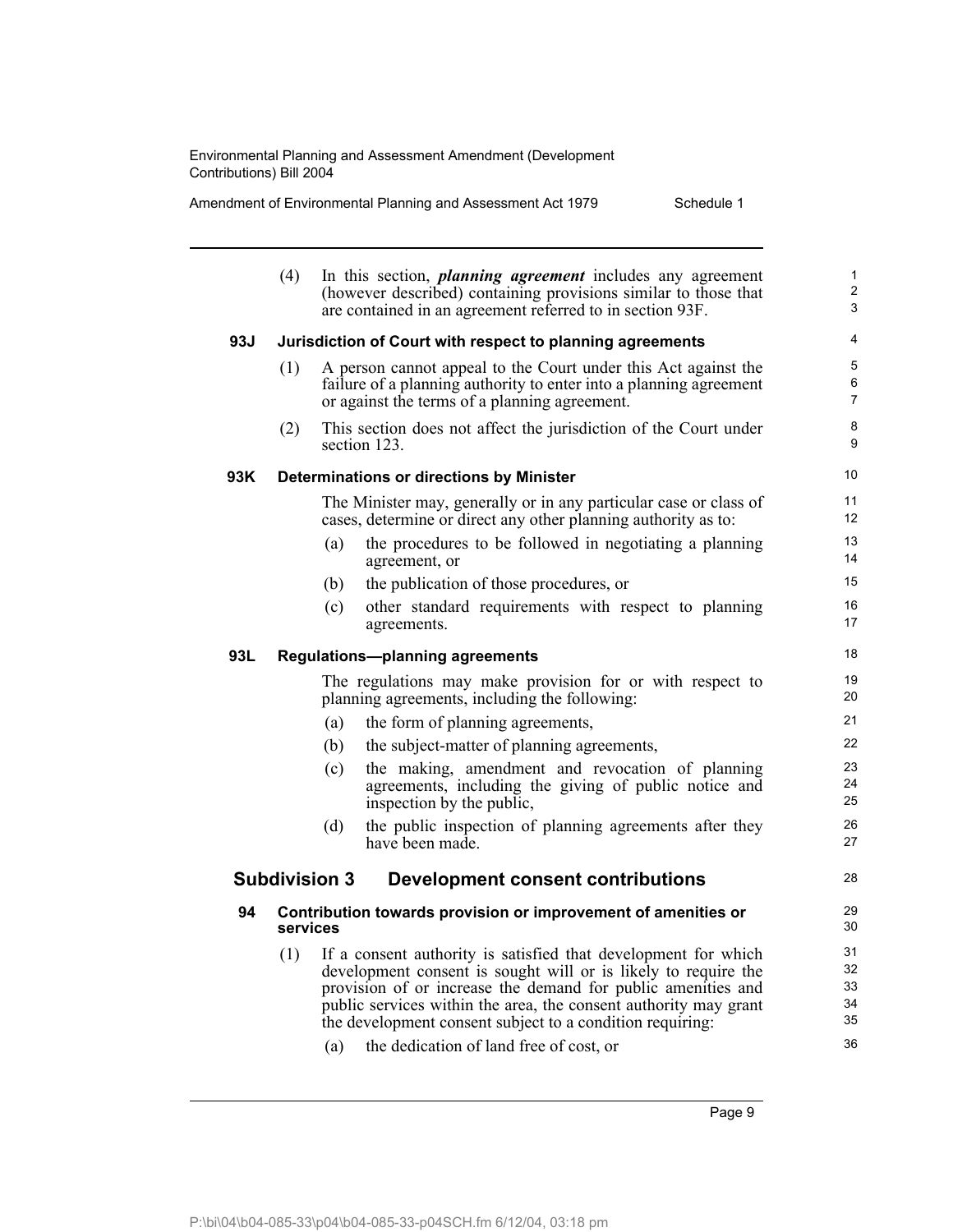(b) the payment of a monetary contribution, or both.

(2) A condition referred to in subsection (1) may be imposed only to require a reasonable dedication or contribution for the provision, extension or augmentation of the public amenities and public services concerned.

(3) If:

(a) a consent authority has, at any time, whether before or after the date of commencement of this Part, provided public amenities or public services within the area in preparation for or to facilitate the carrying out of development in the area, and

(b) development for which development consent is sought will, if carried out, benefit from the provision of those public amenities or public services,

the consent authority may grant the development consent subject to a condition requiring the payment of a monetary contribution towards recoupment of the cost of providing the public amenities or public services (being the cost as indexed in accordance with the regulations).

- (4) A condition referred to in subsection (3) may be imposed only to require a reasonable contribution towards recoupment of the cost concerned.
- (5) The consent authority may accept:
	- (a) the dedication of land in part or full satisfaction of a condition imposed in accordance with subsection (3), or
	- (b) the provision of a material public benefit (other than the dedication of land or the payment of a monetary contribution) in part or full satisfaction of a condition imposed in accordance with subsection (1) or (3).
- (6) If a consent authority proposes to impose a condition in accordance with subsection  $(1)$  or  $(3)$  in respect of development, the consent authority must take into consideration any land, money or other material public benefit that the applicant has elsewhere dedicated or provided free of cost within the area (or any adjoining area) or previously paid to the consent authority, other than:
	- (a) a benefit provided as a condition of the grant of development consent under this Act, or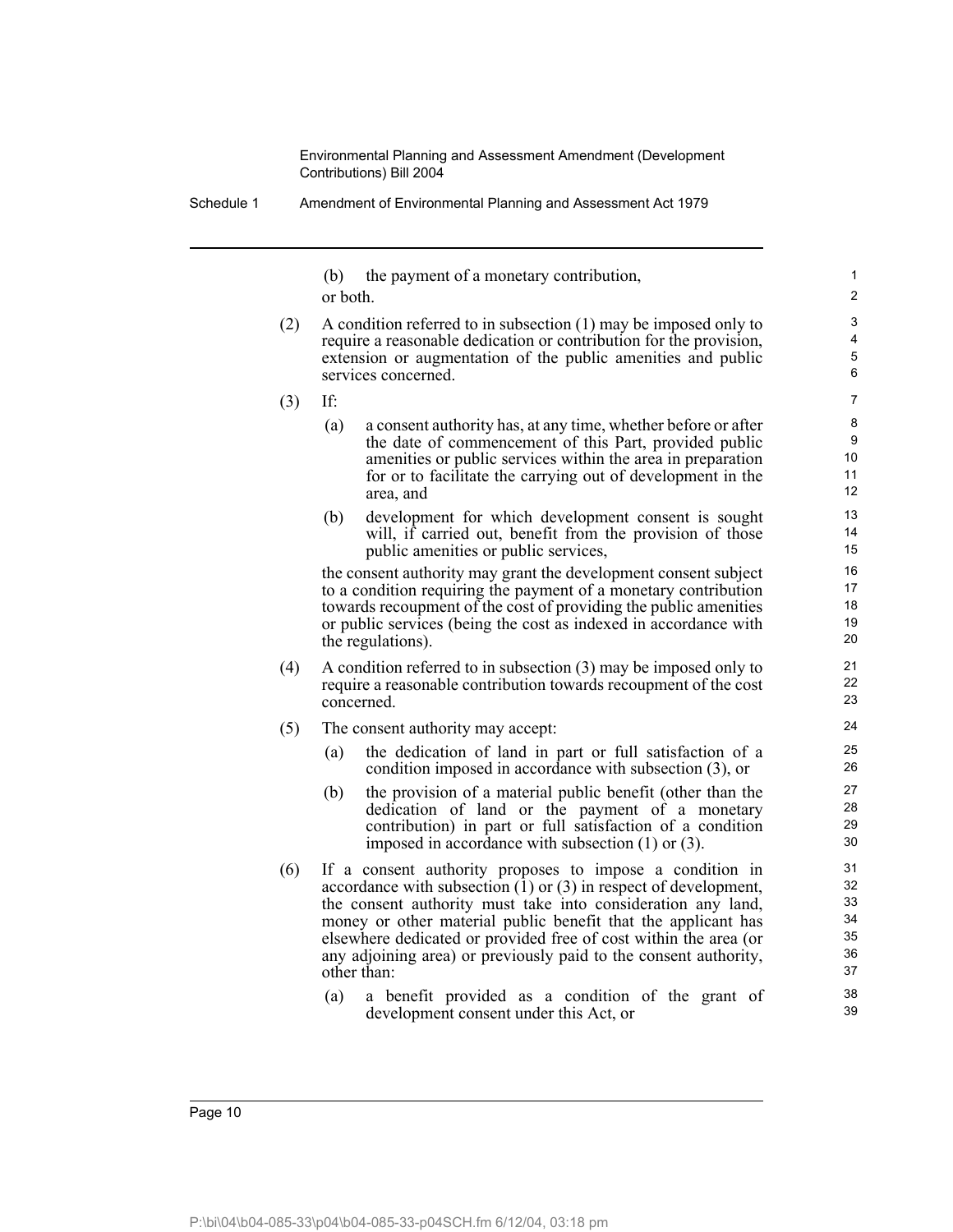Amendment of Environmental Planning and Assessment Act 1979 Schedule 1

- (b) a benefit excluded from consideration under section 93F (6).
- (7) If:
	- (a) a condition imposed under subsection (1) or (3) in relation to development has been complied with, and
	- (b) a public authority would, but for this subsection, be entitled under any other Act to require, in relation to or in connection with that development, a dedication of land or payment of money in respect of the provision of public amenities or public services or both,

then, despite that other Act, compliance with the condition referred to in paragraph (a) is taken to have satisfied the requirement referred to in paragraph (b) to the extent of the value (determined, if the regulations so provide, in accordance with the regulations) of the land dedicated or the amount of money paid in compliance with the condition.

#### **94A Fixed development consent levies**

- (1) A consent authority may impose, as a condition of development consent, a requirement that the applicant pay a levy of the percentage, authorised by a contributions plan, of the proposed cost of carrying out the development.
- (2) A consent authority cannot impose as a condition of the same development consent a condition under this section as well as a condition under section 94.
- (3) Money required to be paid by a condition imposed under this section is to be applied towards the provision, extension or augmentation of public amenities or public services (or towards recouping the cost of their provision, extension or augmentation). The application of the money is subject to any relevant provisions of the contributions plan.
- (4) A condition imposed under this section is not invalid by reason only that there is no connection between the development the subject of the development consent and the object of expenditure of any money required to be paid by the condition.
- (5) The regulations may make provision for or with respect to levies under this section, including:
	- (a) the means by which the proposed cost of carrying out development is to be estimated or determined, and
	- (b) the maximum percentage of a levy.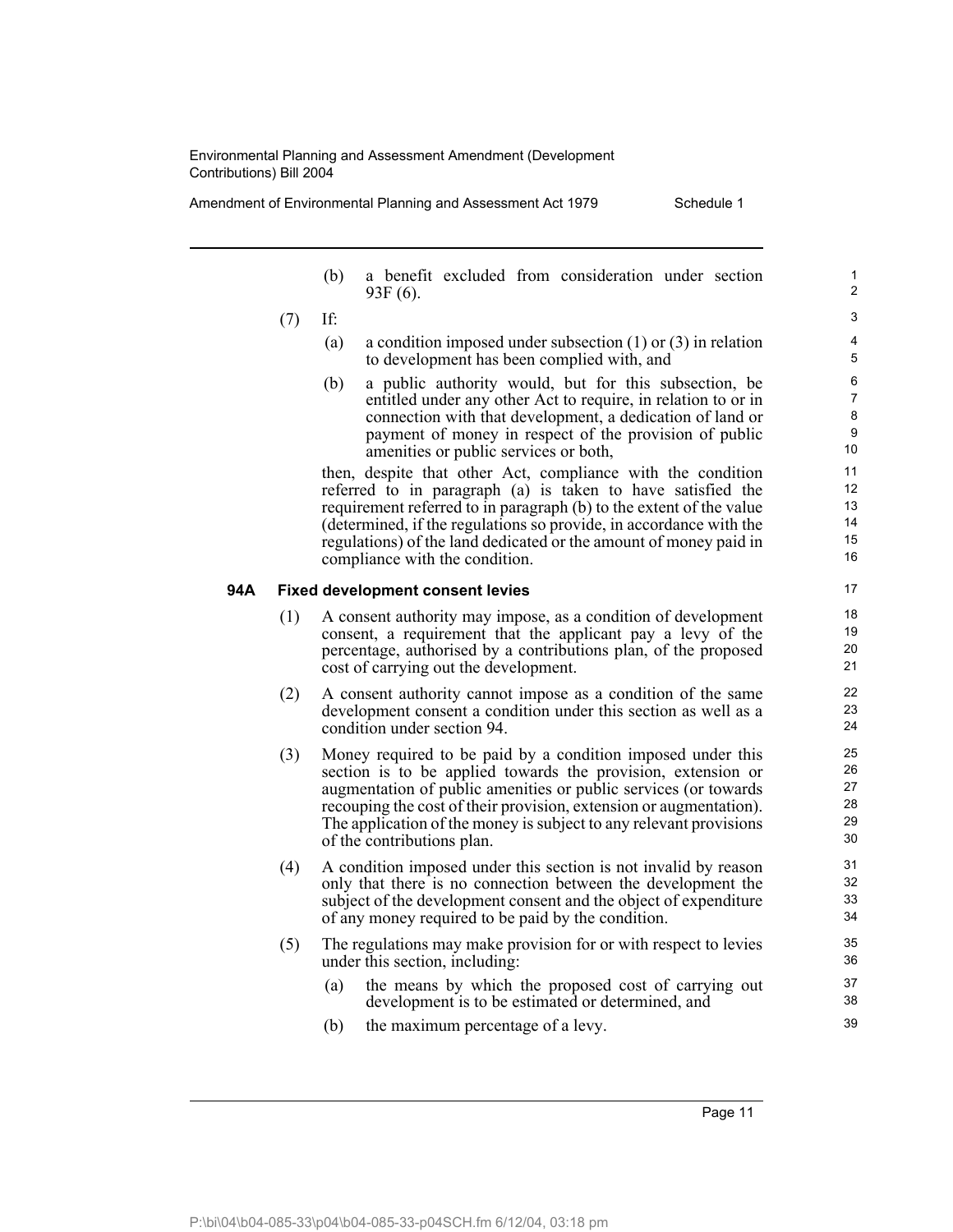Schedule 1 Amendment of Environmental Planning and Assessment Act 1979

#### **94B Section 94 or 94A conditions subject to contributions plan**

- (1) A consent authority may impose a condition under section 94 or 94A only if it is of a kind allowed by, and is determined in accordance with, a contributions plan (subject to any direction of the Minister under this Division).
- (2) However, in the case of a consent authority other than a council:
	- (a) the consent authority may impose a condition under section 94 even though it is not of a kind allowed by, or is not determined in accordance with, a contributions plan, but

- (b) the consent authority must, before imposing the condition, have regard to any contributions plan that applies to the whole or any part of the area in which development is to be carried out.
- (3) A condition under section 94 that is of a kind allowed by a contributions plan (or a direction of the Minister under this Division) may be disallowed or amended by the Court on appeal because it is unreasonable in the particular circumstances of that case, even if it was determined in accordance with the relevant contributions plan (or direction). This subsection does not authorise the Court to disallow or amend the contributions plan or direction.
- (4) A condition under section 94A that is of a kind allowed by, and determined in accordance with, a contributions plan (or a direction of the Minister under this Division) may not be disallowed or amended by the Court on appeal.

#### **94C Cross-boundary issues**

- (1) A condition may be imposed under section 94 or 94A for the benefit (or partly for the benefit) of an area that adjoins the local government area in which the development is to be carried out.
- (2) Any monetary contribution that is required to be paid under any such condition is to be apportioned among the relevant councils:
	- (a) in accordance with any joint or other contributions plan approved by those councils, or
	- (b) if provision is not made for the apportionment in any such plan—in accordance with the terms of the development consent for the development.
- (3) Any dispute between the councils concerned is to be referred to the Director-General and resolved in accordance with any direction given by the Director-General.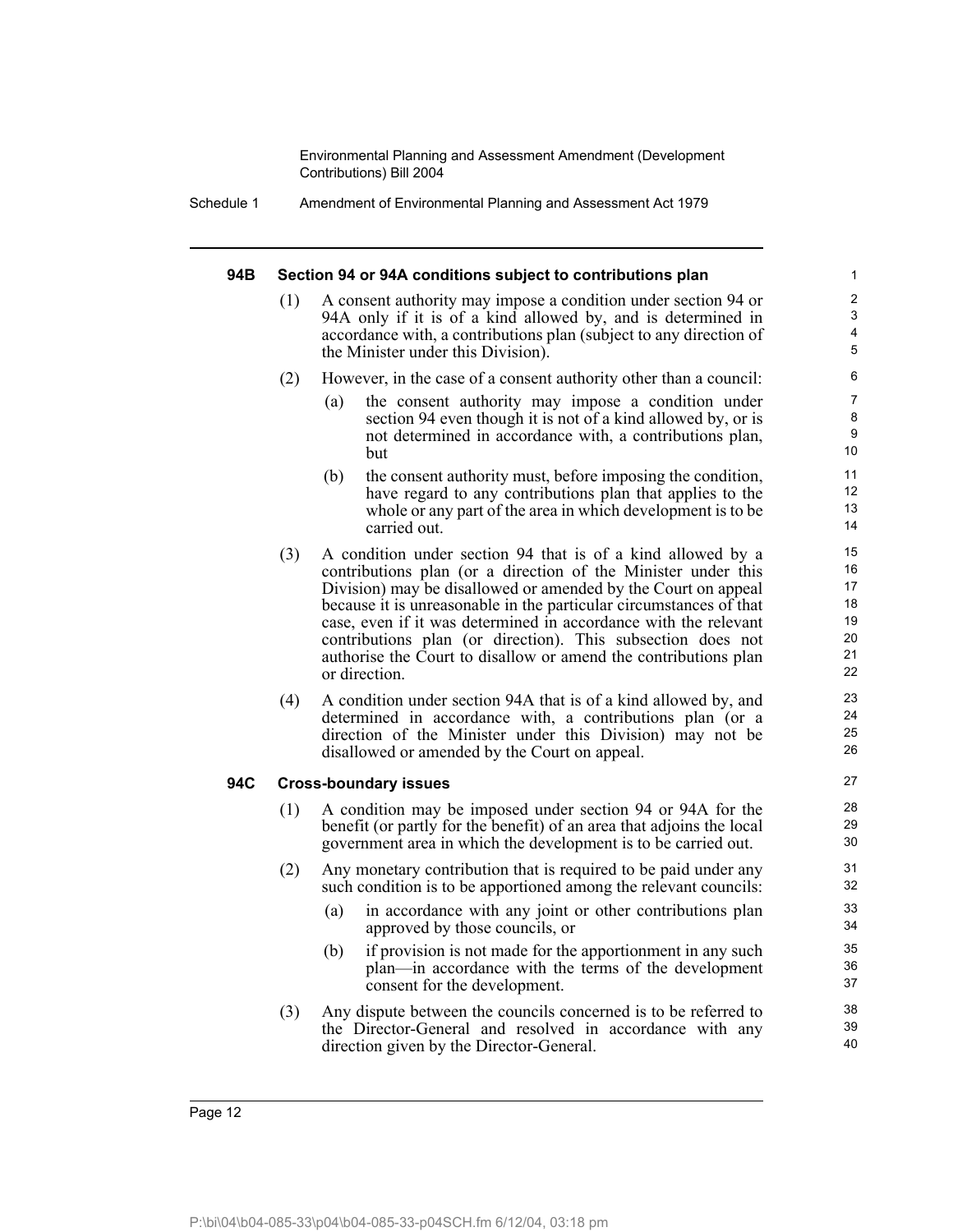| Amendment of Environmental Planning and Assessment Act 1979 | Schedule 1 |
|-------------------------------------------------------------|------------|
|                                                             |            |

### **94D Section 94 or 94A conditions imposed by Minister or Director-General in growth centres etc**

- (1) This section applies where the Minister or the Director-General, as the consent authority, imposes conditions under section 94 or 94A in relation to:
	- (a) land within a growth centre, or
	- (b) other land within one or more council areas.
- (2) This Division applies to land within a growth centre as if references in this Division to the area were references to the growth centre.
- (3) Any monetary contribution paid in accordance with a condition under section 94 or 94A:
	- (a) must be paid by the Minister or Director-General to the corporation for the growth centre or to the councils of the areas concerned, and
	- (b) must (together with any additional amount earned from its investment) be applied within a reasonable time for the purpose for which it was levied.
- (4) This section applies to the Minister as consent authority whether or not the Minister is the consent authority pursuant to section 88A.
- (5) In this section, *growth centre* has the same meaning as in the *Growth Centres (Development Corporations) Act 1974*.

#### **94E Directions by Minister**

- (1) The Minister may, generally or in any particular case or class of cases, direct a consent authority as to:
	- (a) the public amenities and public services in relation to which a condition under section 94 may or may not be imposed, and
	- (b) in the case of a condition under section 94 requiring the payment of a monetary contribution:
		- (i) the means by which or the factors in relation to which the amount of the contribution may or may not be calculated or determined, and
		- (ii) the maximum amount of any such contribution, and
	- (c) the things that may or may not be accepted as a material public benefit for the purposes of a condition under section 94, and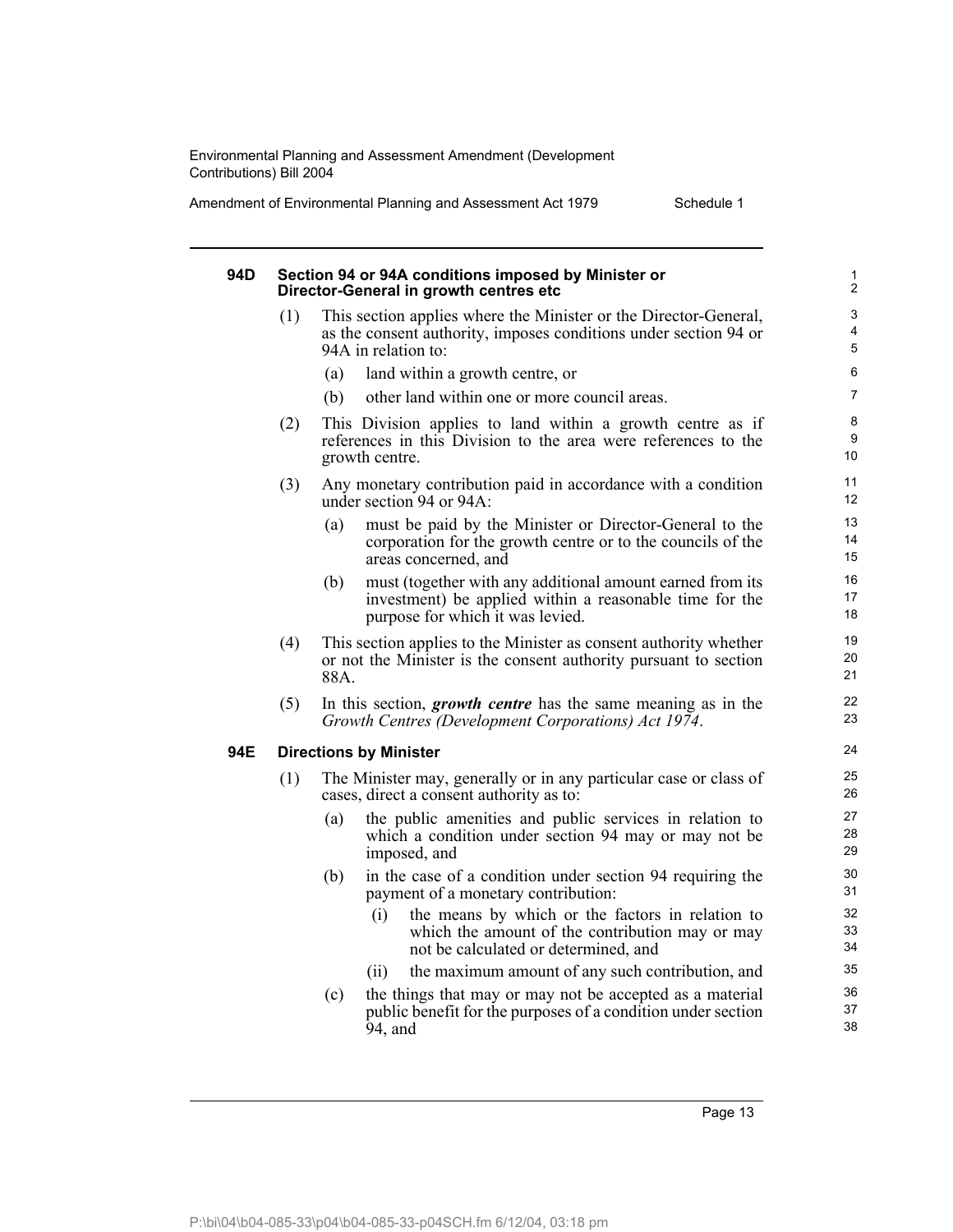Schedule 1 Amendment of Environmental Planning and Assessment Act 1979

| (d) | the type or area of development in respect of which a |
|-----|-------------------------------------------------------|
|     | condition under section 94A may be imposed and the    |
|     | maximum percentage of the levy, and                   |
|     |                                                       |

16

- (e) the use of monetary contributions or levies for purposes other than those for which they were paid, and
- (f) the preparation of joint contributions plans by two or more councils.
- (2) A consent authority to which a direction is given under this section must comply with the direction in accordance with its terms.
- (3) A consent authority must not, in granting development consent in relation to which a direction under this section applies, impose a condition that is not in accordance with the terms of the direction, despite the other provisions of this Division and despite the provisions of any contributions plan.

#### **Subdivision 4 Development contributions plans**

#### **94EA Contributions plans—making**

- (1) A council, or two or more councils, may, subject to and in accordance with the regulations, prepare and approve a contributions plan for the purpose of imposing conditions under this Division.
- (2) If a contributions plan authorises the imposition of conditions under section 94A, the plan is to specify the type or area of development in respect of which a condition under section 94A may be imposed and is to preclude the imposition of a condition under section 94 in respect of that type or area of development.
- (3) The regulations may make provision for or with respect to the preparation and approval of contributions plans, including the format, structure and subject-matter of plans.

#### **94EB Contributions plans—judicial notice, validity etc**

- (1) Judicial notice is to be taken of a contributions plan and of the date on which the plan came into effect.
- (2) It is to be presumed, in the absence of evidence to the contrary, that all conditions and preliminary steps precedent to the making of a contributions plan have been complied with and performed.
- (3) The validity of any procedure required to be followed in making or approving a contributions plan is not to be questioned in any legal proceedings except those commenced in the Court by any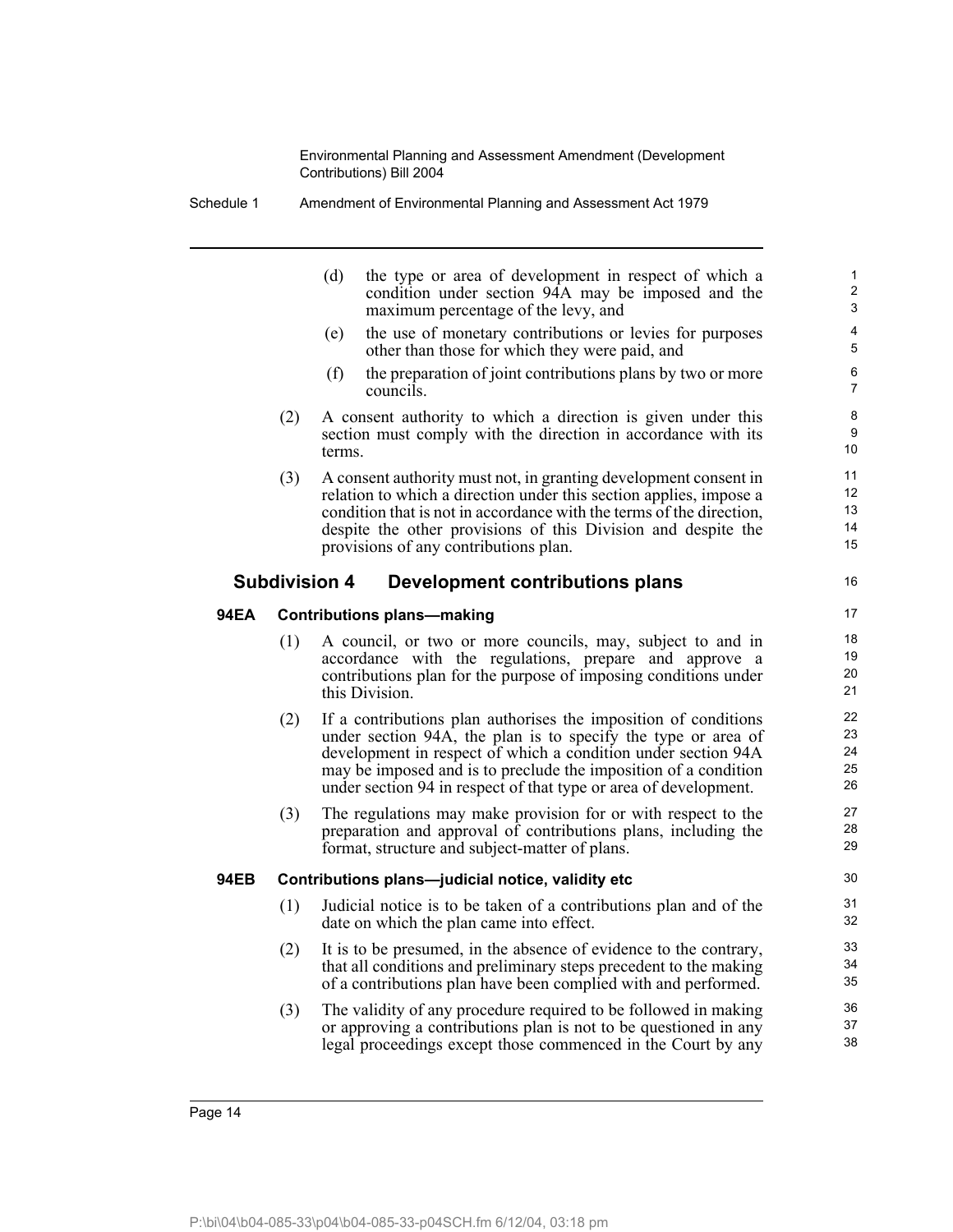person within 3 months after the date on which the plan came into effect.

(4) The amendment or repeal, whether in whole or in part, of a contributions plan does not affect the previous operation of the plan or anything duly done under the plan.

#### **94EC Contributions plans—complying development**

- (1) In relation to an application made to an accredited certifier for a complying development certificate, a contributions plan:
	- (a) is to specify whether or not the accredited certifier must, if a complying development certificate is issued, impose a condition under section 94 or 94A, and
	- (b) can only authorise the imposition by an accredited certifier of a condition under section 94 that requires the payment of a monetary contribution, and
	- (c) must specify the amount of the monetary contribution or levy that an accredited certifier must so impose or the precise method by which the amount is to be determined.
- (2) This section does not limit anything for which a contributions plan may make provision in relation to a consent authority.

#### **[4] Section 122 Definitions**

| [5] |                                      | Schedule 6 Savings, transitional and other provisions |  |
|-----|--------------------------------------|-------------------------------------------------------|--|
|     |                                      | (vi) a planning agreement referred to in section 93F. |  |
|     | Insert after section 122 (b) $(v)$ : |                                                       |  |

Insert at the end of clause 1 (1):

*Environmental Planning and Assessment Amendment (Development Contributions) Act 2004* 25 26

20 21 22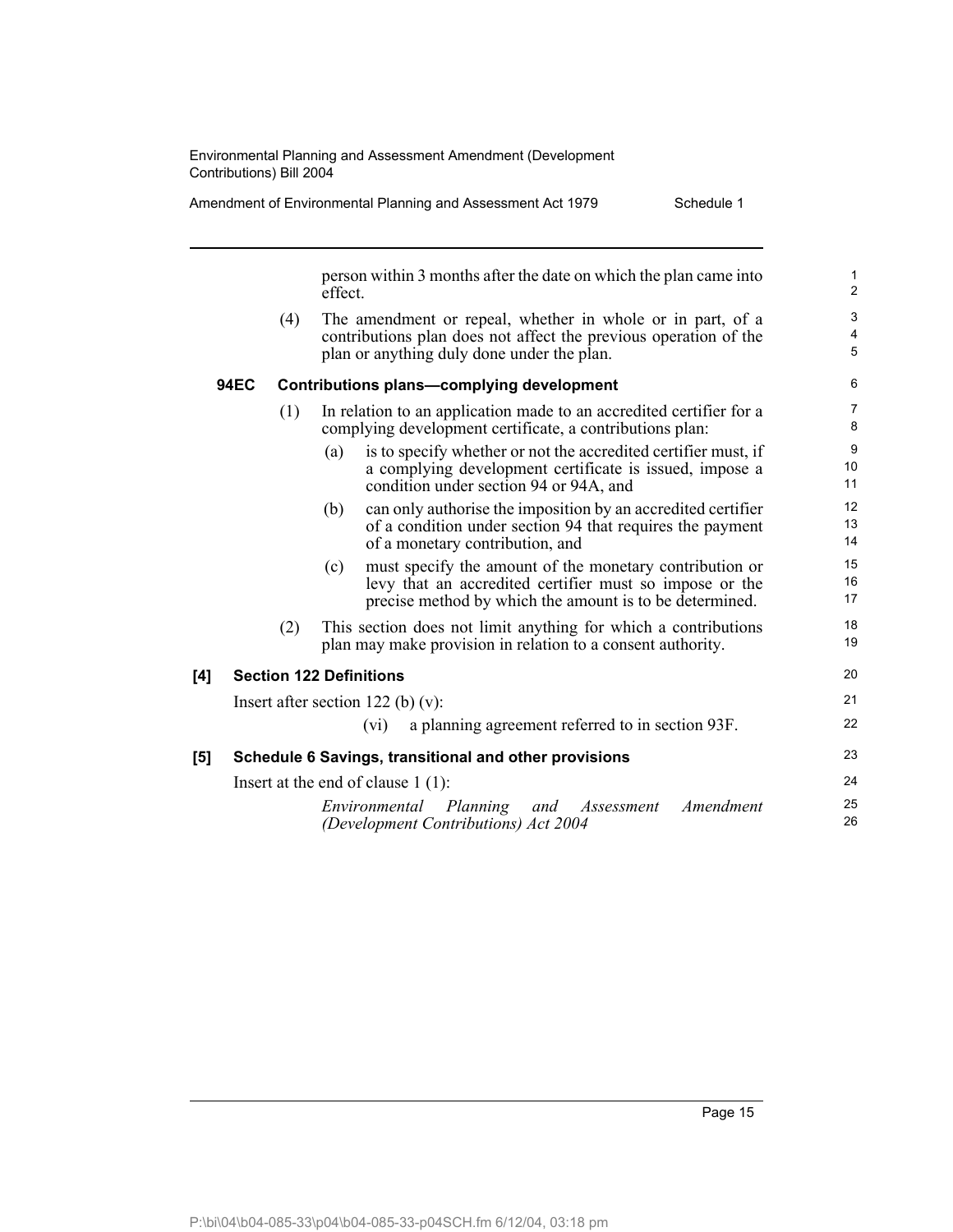| Schedule 1 | Amendment of Environmental Planning and Assessment Act 1979 |
|------------|-------------------------------------------------------------|
|------------|-------------------------------------------------------------|

#### **[6] Schedule 6**

Insert at the end of the Schedule (with appropriate Part and clause numbers):

## **Part Environmental Planning and Assessment Amendment (Development Contributions) Act 2004**

#### **Definition**

In this Part, *2004 amending Act* means the *Environmental <i>Assessment Amendment Contributions) Act 2004*.

1 2

3 4 5

#### **Application of amendments**

The substitution of Division 6 of Part 4 of this Act by the 2004 amending Act does not affect anything done under that Division before its substitution, and anything so done is taken to have been done under the corresponding provision of that Division as so substituted.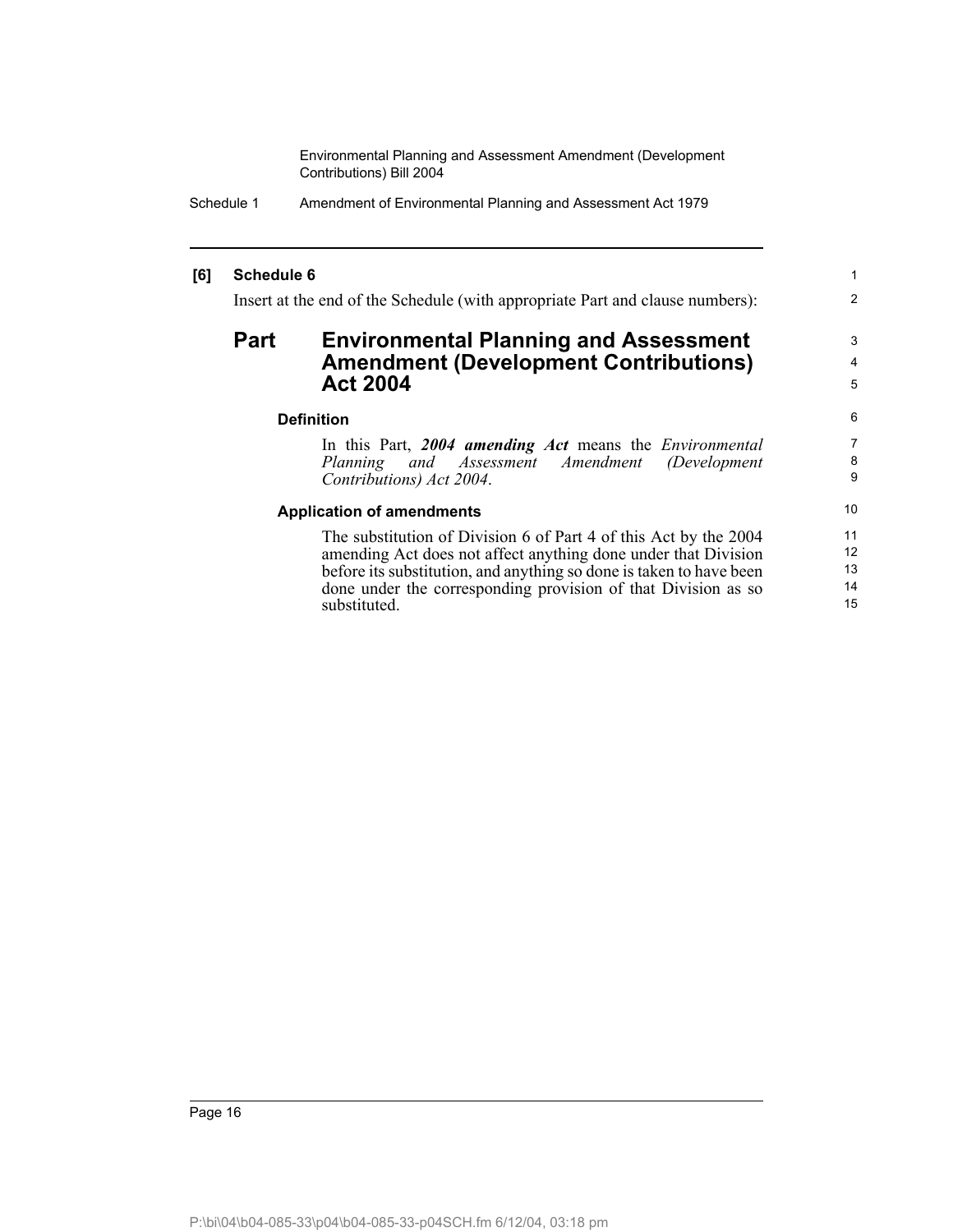Consequential amendment of other Acts Schedule 2

| <b>Schedule 2</b><br><b>Consequential amendment of other Acts</b> |                    |                                                                                                                                                                                                                                                                                                                                                                                                                                                                                                       | $\mathbf{1}$                                 |
|-------------------------------------------------------------------|--------------------|-------------------------------------------------------------------------------------------------------------------------------------------------------------------------------------------------------------------------------------------------------------------------------------------------------------------------------------------------------------------------------------------------------------------------------------------------------------------------------------------------------|----------------------------------------------|
|                                                                   |                    | (Section 4)                                                                                                                                                                                                                                                                                                                                                                                                                                                                                           | $\overline{2}$                               |
| 2.1                                                               |                    | City of Sydney Act 1988 No 48                                                                                                                                                                                                                                                                                                                                                                                                                                                                         | 3                                            |
| [1]                                                               |                    | <b>Section 61 Development contributions</b>                                                                                                                                                                                                                                                                                                                                                                                                                                                           | 4                                            |
|                                                                   |                    | Omit "section 94AB" from section 61 (1).                                                                                                                                                                                                                                                                                                                                                                                                                                                              | 5                                            |
|                                                                   |                    | Insert instead "Division 6 of Part 4".                                                                                                                                                                                                                                                                                                                                                                                                                                                                | 6                                            |
| [2]                                                               | Section 61 (4) (a) |                                                                                                                                                                                                                                                                                                                                                                                                                                                                                                       | $\overline{7}$                               |
|                                                                   |                    | Omit "section 94AB (3) or 94A".                                                                                                                                                                                                                                                                                                                                                                                                                                                                       | 8                                            |
|                                                                   |                    | Insert instead "any direction of the Minister under Division 6 of Part 4".                                                                                                                                                                                                                                                                                                                                                                                                                            | 9                                            |
| [3]                                                               |                    | Section 61 (6) and (7)                                                                                                                                                                                                                                                                                                                                                                                                                                                                                | 10                                           |
|                                                                   |                    | Insert at the end of the section:                                                                                                                                                                                                                                                                                                                                                                                                                                                                     | 11                                           |
|                                                                   | (6)                | If the Central Sydney Local Environmental Plan 1996 is replaced<br>by another environmental planning instrument, this section<br>continues to apply to the land to which that Plan applied<br>immediately before its repeal.                                                                                                                                                                                                                                                                          | $12 \overline{ }$<br>13<br>14<br>15          |
|                                                                   | (7)                | A condition authorised by this section is not affected by the<br>enactment of the <i>Environmental Planning and Assessment</i><br>Amendment (Development Contributions) Act 2004. However,<br>this section ceases to apply if a contributions plan is prepared and<br>approved under Division 6 of Part 4 of the Planning Act (as<br>amended by that Act) that authorises the imposition of a levy<br>under section 94A of the Planning Act in relation to the land to<br>which this section applies. | 16<br>17<br>18<br>19<br>20<br>21<br>22<br>23 |
| $2.2^{\circ}$                                                     |                    | <b>Local Government Act 1993 No 30</b>                                                                                                                                                                                                                                                                                                                                                                                                                                                                | 24                                           |
|                                                                   |                    | Section 12 What information is publicly available?                                                                                                                                                                                                                                                                                                                                                                                                                                                    | 25                                           |
|                                                                   |                    | Omit "plans made under section 94AB of" from section 12(1).                                                                                                                                                                                                                                                                                                                                                                                                                                           | 26                                           |
|                                                                   |                    | Insert instead "contributions plans made under".                                                                                                                                                                                                                                                                                                                                                                                                                                                      | 27                                           |